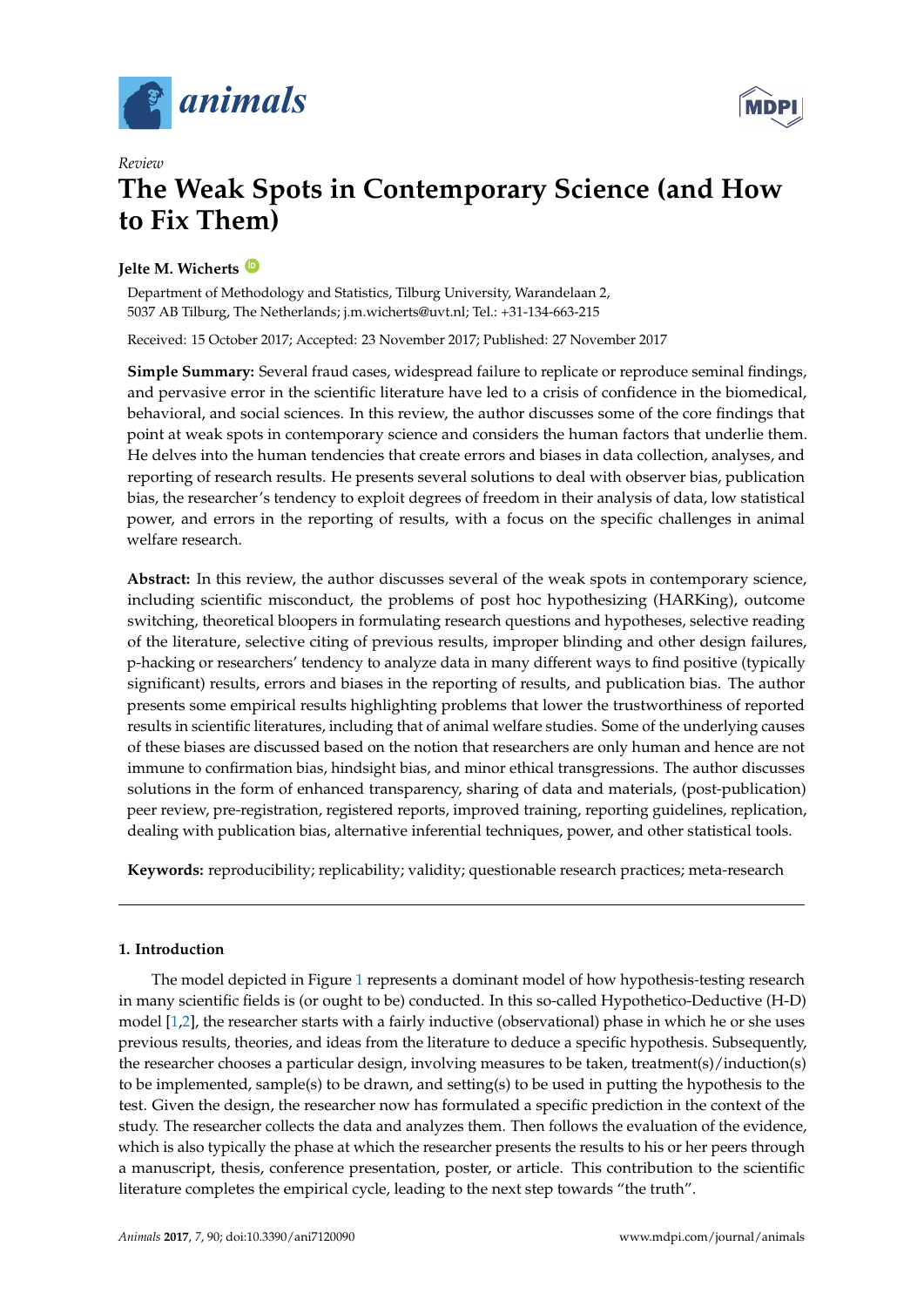Looking at a very large number of empirical articles, Fanelli [\[3\]](#page-12-2) found that the vast of majority of Looking at a very large number of empirical articles, Fanelli [3] found that the vast of majority research articles in many fields report evidence in favor of the hypothesis. My own field (psychology, together with psychiatry) tops the list with over 90% of articles reporting positive results. Agricultural sciences and plant  $\&$  animal sciences reach success rates of 83% and 77%, respectively. Around 88% of articles in biology and biochemistry offer support for the research hypothesis. But we should not become elated with joy with these success rates. There are many reasons to believe that, taken together, the stories are too good to be true  $[4,5]$  $[4,5]$ .

The goal of this review is to discuss weak spots in contemporary science that create an overly The goal of this review is to discuss weak spots in contemporary science that create an overly positive and hence untrustworthy picture of actual effects and associations, and work towards solutions positive and hence untrustworthy picture of actual effects and associations, and work towards to these weak spots. I will use various animal welfare studies as examples, but discuss the problems in a generic manner. The reason is that I have become convinced that the problems in science are similar across many fields, because they are caused by the researcher's own biases and the incentive structures that are fairly consistent across many fields. So in terms of issues of reproducibility and replicability, reproduced a much difference between a neuroscientist analyzing data from a ground-breaking functional MRI experiment, a medical researcher who believes she is on the verge of finding a novel cancer treatment, an economist who has found a mechanism of market collapse, a psychologist who studies how to improve intelligence, or an animal welfare researcher who is almost certain to have found the best way to keep poultry. Many of these researchers, albeit not all, work in the H-D model and will be keen to write a paper with some positive (typically significant) outcome in support of their own special breakthrough that will give them a high-impact publication, recognition by their peers, grants, and a tenured position. publication, recognition by their peers, grants, and a tenured position.



**Figure 1.** The hypothetico-deductive cycle commonly used in hypothesis testing.

bloopers and selective readings of the literature, problems in the design of studies, issues in the analysis of data, short-cutting the cycle, and problems with the presentation (or failure to do so) of results. I will then discuss what I believe are the key psychological (human) factors that give rise to these problems, and end with a positive note on how to effectively deal with the weak spots of science in order to  $\frac{1}{2}$  strengthen it of science in order to strengthen it. Focusing on the H-D model in Figure [1](#page-1-0) (see also [\[6\]](#page-13-2)), I will discuss scientific misconduct, theoretical strengthen it.

#### **2. Misconduct and Other Ways of Cutting Corners**

<span id="page-1-0"></span>Fraud cases, like the infamous Diederik Stapel case, [\[7\]](#page-13-3) raise a lot of interest both within and outside academia, but are less interesting for methodological or moral debates because everyone knows it is inexcusable to fabricate or falsify data as Diederik Stapel did in over 50 of his psychology articles. What is perhaps most interesting about these cases is that they involve presentations of the data that were completely in line with the H-D model. In reality, Stapel and others who violated scientific integrity by fabricating data, did away with data collection altogether. Such a strategy clearly discards state of the property of the History of the Section and Minister (present)<br>
(data collection analysis)<br>
Figure 1. The hypothecic deductive cycle commonly used in hypothesis testing.<br>
Focusing on the H-D model in Figure 1 ( the essential step in the scientific method, but occurrences like these are quite rare; in anonymous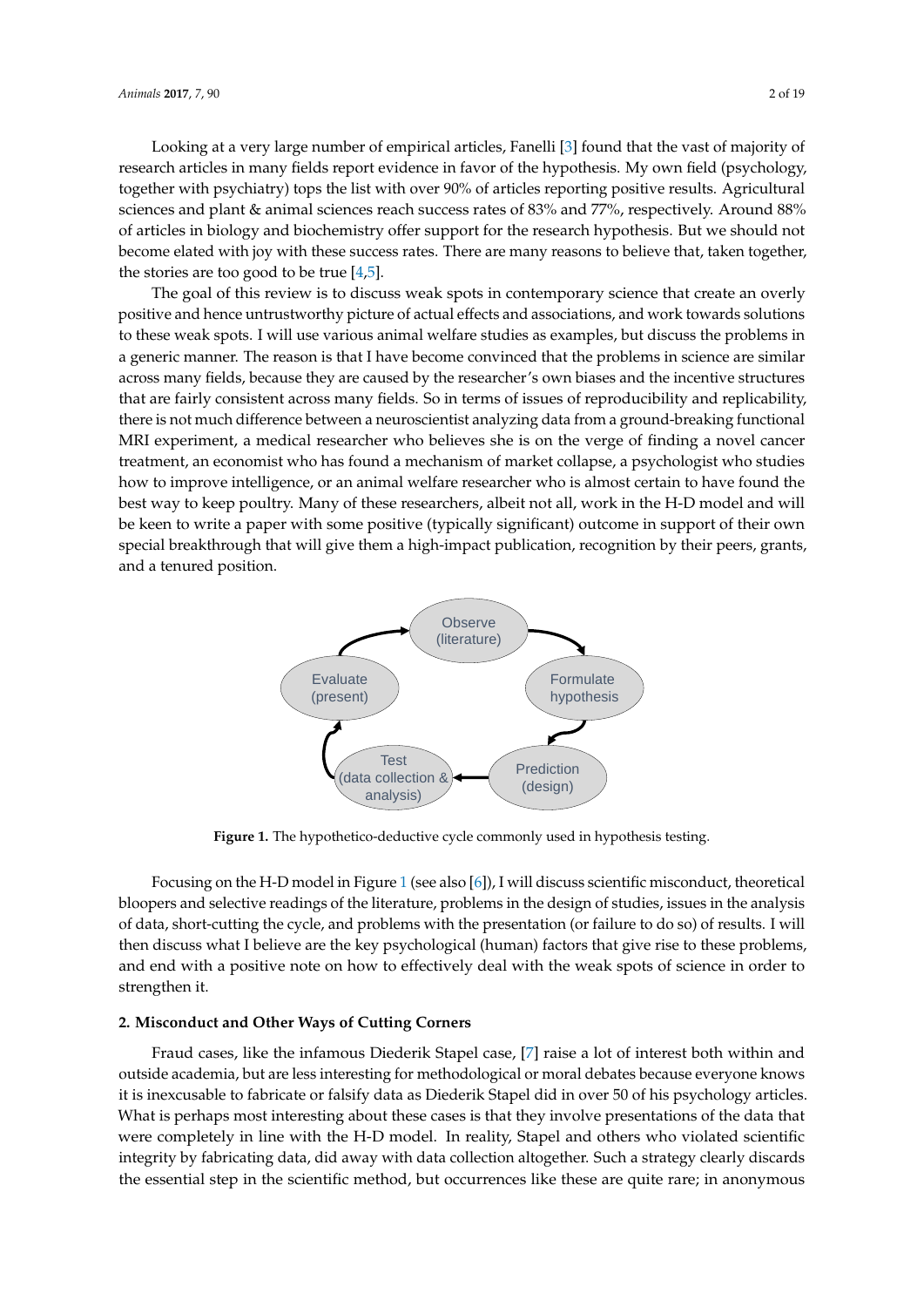surveys around 2% of researchers admit to using this strategy [\[8\]](#page-13-4). The method clearly falls outside of the scientific method, is a moral no-brainer, and often yields fabricated data with anomalous patterns the scientific method, is a moral no-brainer, and often yields fabricated data with anomalous patterns<br>that can be detected by using [se](#page-13-5)veral statistical tools [9]. The final verdicts of misconduct involve legal procedures that need to determine who did what also fall outside of the academic sphere.

But besides fabricating data, there is another more mundane manner to cut through the empirical cycle and this strategy is called Hypothesizing after Results are Known or HARKing [10]. In one version of this strategy, the researcher collects a wealthy dataset and subsequently goes on a fishing expedition to find patterns that meet a significance threshold or appear meaningful on other grounds. Such fishing expeditions might uncover meaningful patterns, but they normally harvest old shoes that might appear impressive at first, but are fairly useless on closer inspection. Exploring data guarantees that [on](#page-2-0)e finds some extreme. I illustrate this problem in Figure 2, where I simulated normal white noise over a series of measurements taken over 500 days. If one looks carefully, the data show a clear and highly significant spike around  $t = 148$ . Now, having seen the data, it is easy to attach a narrative to this spike. Within a few moments of searching on Google (I am not making this up), I found William Shakespeare's Sonnet no. 148, which is about love. So, there exists a poetic explanation for the spike at  $t = 148$ . The sonnet reads like this:

*O me! what eyes hath Love put in my head, Which have no correspondence with true sight; Or, if they have, where is my judgment fled, Or, if they have, where is my judgment fled, That censures falsely what they see aright? That censures falsely what they see aright? If that be fair whereon my false eyes dote, If that be fair whereon my false eyes dote, What means the world to say it is not so? What means the world to say it is not so?* explanation for the spike at *t* = 148. The sonnet reads like this: *Which have no correspondence with true sight;*

<span id="page-2-0"></span>Source: The 148th Sonnet by William Shakespeare (from [https://en.wikisource.org/wiki/Sonnet\\_](https://en.wikisource.org/wiki/Sonnet_148_(Shakespeare)) [148\\_\(Shakespeare\)\)](https://en.wikisource.org/wiki/Sonnet_148_(Shakespeare)). Source: The 148th Sonnet by William Shakespeare (from https://en.wikisource.org/wiki/  $S$ ource. The 148 $(1)$ 50 $(1)$ 



**Figure 2.** Simulated data highlighting an interesting spike around  $t$  = 148 explained by Shakespeare's 148th Sonnet to illustrate the dangers of post hoc hypothesizing (HARKing). y(t) represents the 148th Sonnet to illustrate the dangers of post hoc hypothesizing (HARKing). y(t) represents the hypothetical outcome variable. hypothetical outcome variable.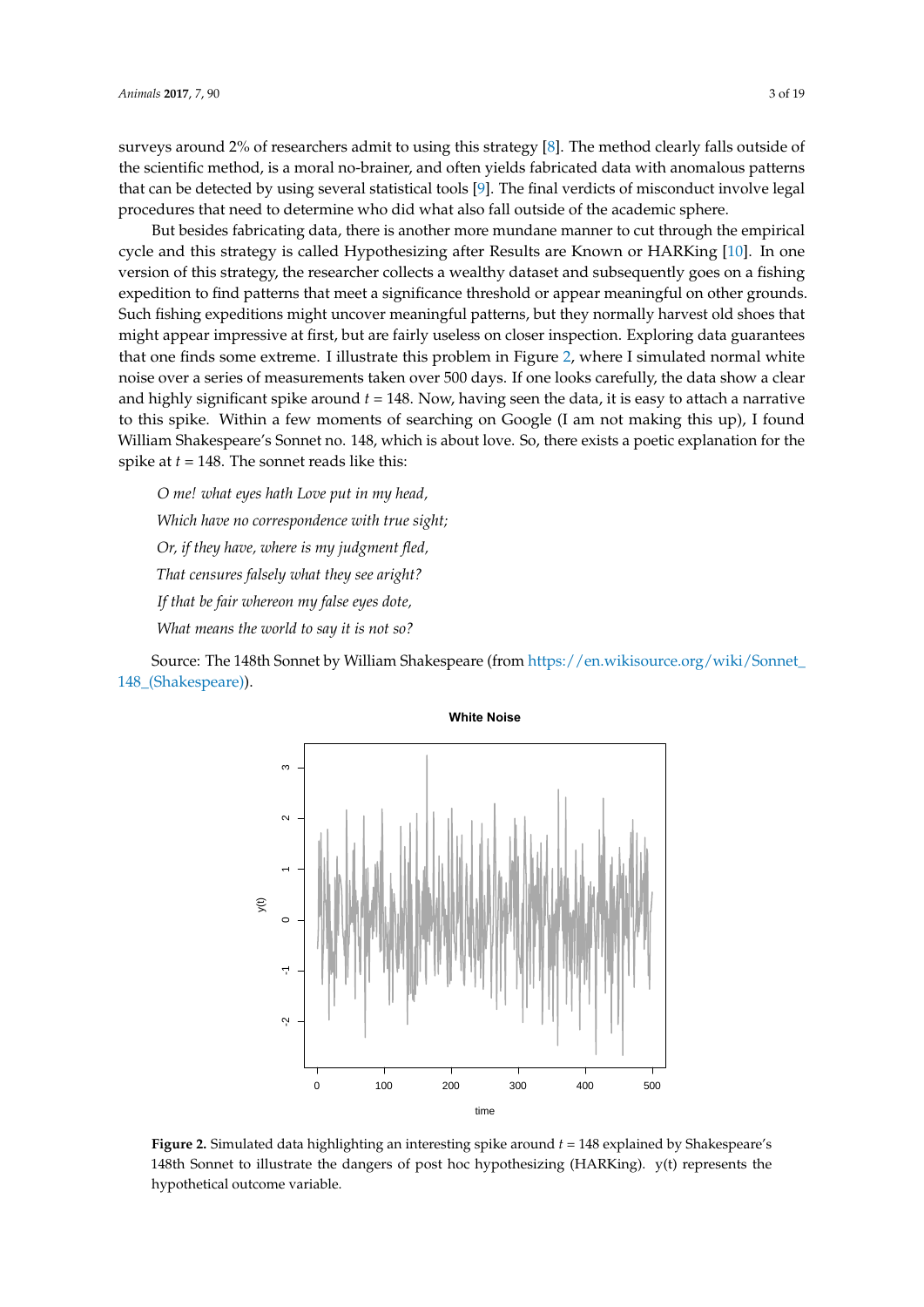The sonnet is all about how the obscured view of reality causes the poet to fall in love. Now, in this case I too fell in love with the spike at *t* = 148; it is, of course, mere chance.

This example illustrates the key problem with HARKing; the exploration selects for random occurrences in the data and a narrative is subsequently found to explain them. There is nothing wrong per se with the exploration of data, but such explorations should not be presented in the H-D model, and require a different statistical approach [\[11\]](#page-13-7). A problem is that researchers might feel inclined to present the results according to the H-D mold, and in fact several famous psychologists once recommended researchers to actually use this strategy of fishing to find interesting patterns in the data and to subsequently formulate hypotheses (good narratives) after the fact [\[12,](#page-13-8)[13\]](#page-13-9). Because of the almost universal H-D mold in publishing, we cannot tell how many of the positive results in the literature are based on HARKing. Around 30% of anonymously surveyed psychologists admit to having used this practice in their work [\[14,](#page-13-10)[15\]](#page-13-11). HARKing can take different forms. The Shakespearean example is extreme, but loosely measuring a host of outcomes to see which ones show an effect of a particular treatment and subsequently focusing on those that do in the presentation of results is statistically speaking quite similar. The same applies to measuring several covariates to see whether a given treatment is moderated by particular covariates ("interact with" in the Analyses of Variance or ANOVA framework) too could represent a form of HARKing if the hypotheses concerning these moderations (interactions) were not stipulated in advance. The explorations for extremes implicit in HARKing greatly affect false positive rates, significance levels, effect estimates, and generally, the evidence in favor of found patterns. It is almost guaranteed that the any noisy patterns found will not be replicated in novel samples of the same population.

A special case of HARKing is the switching between different outcome variables in randomized clinical trials (RCTs). Thanks to medical authorities (like the Federal Drugs Administration or FDA in the United States of America) demanding that such RCTs are pre-registered in advance, it is easy to compare the plans for what would be the primary outcomes and secondary outcomes in such RCTs with the primary outcomes and secondary outcomes reported in research articles. In doing so, many studies have uncovered that many—if not most—RCTs switch between outcomes in reporting their results [\[16–](#page-13-12)[26\]](#page-13-13). Although such outcome switching could offer new insights (the workings of Viagra were uncovered as a secondary outcome), the mere presence of many potential outcomes guarantees finding at least some outcomes that show interesting results. However, the necessary statistical corrections for multiple testing are hardly used.

#### **3. Theoretical Bloopers and Selective Reading**

Errors in the formulation of the hypothesis are easily made, both in the inductive phase wherein earlier evidence and theoretical insights are collated (normally based on the literature) and in the deductive phase in which the ensuing general ideas (typically but not always well-developed theories) are used to formulate a specific hypothesis that is to be tested in the study. These inductive and deductive phases should follow logic, but are undoubtedly hard and require creativity, knowledge, experience, and other typically human characteristics [\[1\]](#page-12-0). In some fields, the study of the soundness of reasoning represents an entire sub-discipline, like in theoretical physics. But in many other fields, theoreticians are also the empiricists themselves, and it is not guaranteed that one person is well versed in both crafts. It depends on the subject matter whether the theoretical reasoning is sound, but typically peer reviewers are asked to consider this in assessing the rationale for the study. In multidisciplinary research, it is important to team up with experts in the relevant areas. Note that the reviewing might take place in earlier phases (e.g., in assessments of grant proposals) of the cycle and in the later phases (as part of the selection of articles). The earlier the assessments of theoretical soundness, the better. Improper rationales or needless repeating of earlier research could present a major waste of resources [\[27\]](#page-14-0).

Correct referencing of the relevant literature is a related problem that is particularly vexing in increasingly large fields and is expected to become more severe due to the continuing proliferation of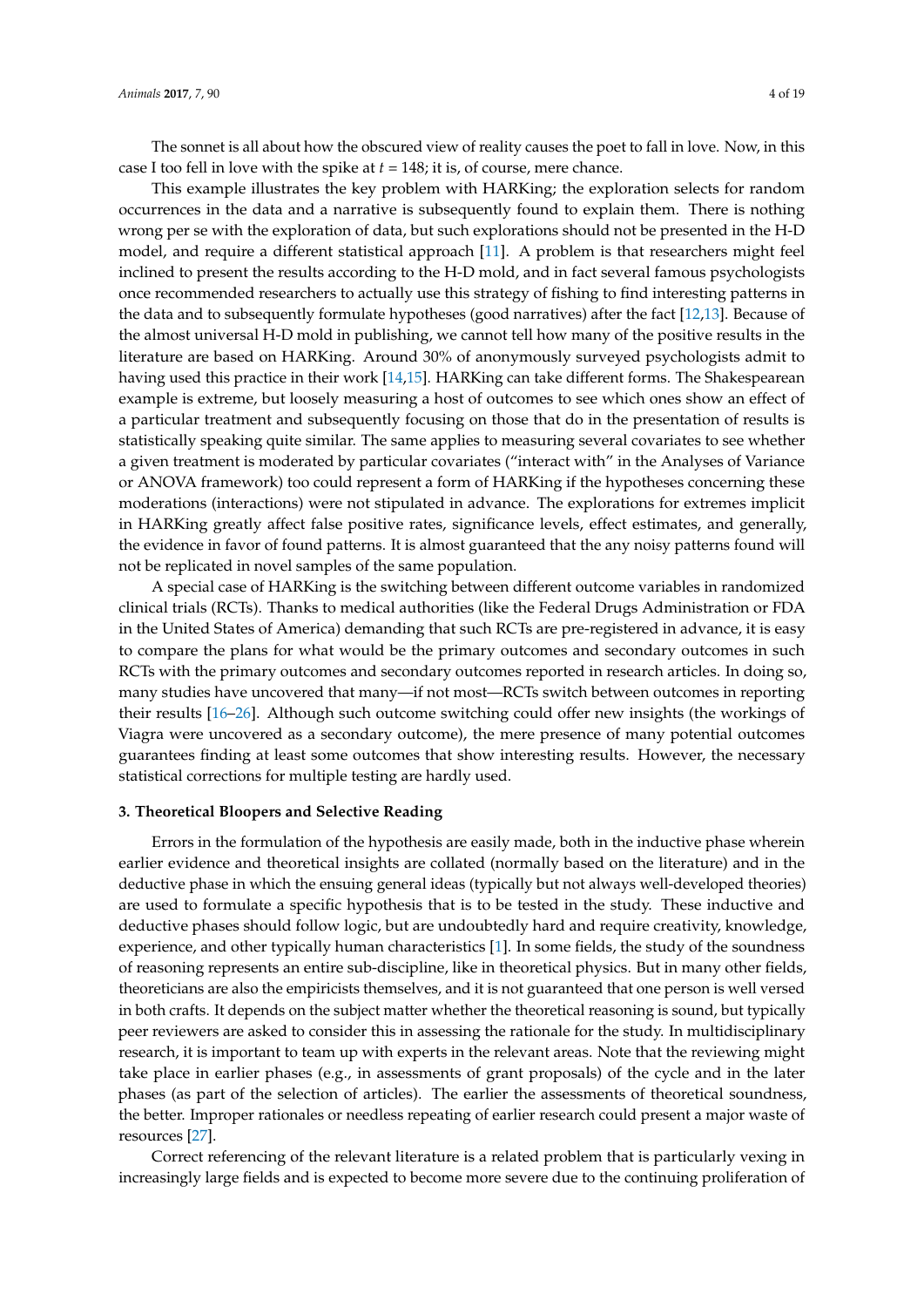scientific research and the multidisciplinary nature of studies. It is common to start a research article with sentences like "Duck, Duck and Duck [\[1\]](#page-12-0) and Mouse [\[2\]](#page-12-1) found that Donald Duck showed massive job turnaround at a rate of around once every month in the last decade... " This is understandable, but the reader cannot be certain that the authors put in any effort to systematically collate all the available relevant evidence. In my view, we would have to make statements like "In September 2017, we searched the entire Disney database for years 2007–2016 using the search terms 'Donald Duck', combined with 'work', 'profession' and 'job', limiting our search to English articles and using our inclusion and exclusion criteria given in the flowchart in online Appendix A. We subsequently used the protocol given in online Appendix B to score the number of jobs Donald Duck has had during that period". In short, the authors should follow guidelines, such as the PRISMA guidelines [\[28\]](#page-14-1) in how to conduct and report a systematic review (or refer to such a rigorous review if it exists).

Without any rigorous systematic review of earlier evidence, it is quite likely that the authors overlook relevant results or insights, or that the selection of referenced results is biased. The hypothesis at hand might have been stated, refuted, or confirmed by others. Here, too, we would hope that reviewers and editors would help the authors by pointing out missed references. However, the lemming behavior that is evident in much of the bibliometric literature can be a major source of bias. Specifically, earlier (seminal) findings in research lines are typically well known, published in top journals (with high impact factors), almost always positive, and receive more citations than subsequent findings that are not novel, not published in top journals, and less positive or even completely negative [\[29–](#page-14-2)[35\]](#page-14-3). Because positive, new, and well-known findings stand out, negative or other less prominent findings might well be missed in the review of the literature, leading to biased inferences required for setting up the study. So, a failure to systematically review all relevant evidence might create situations in which research has already been done, is based on less strong evidence, or would actually contradict earlier findings.

#### **4. Improper Blinding and other Design Failures**

The setting up of studies requires choices on the sample, induction or treatment, study setting, measurement of outcomes and control variables, and a host of other specifics. Methodologists have made this their key focus. A key design issue in the assessment of human and animal behavior, or in any diagnostic study involving human assessments and experimenters, is that expectations on the part of assessors and experimenters do not affect either what is observed or the observed behavior itself. The supposedly smart horse of Mr. von Osten [\[36\]](#page-14-4) who was once thought to be able to do arithmetic but turned out to carefully read his master's and his audience's response to arithmetic questions is an excellent case that continues to be relevant today [\[37\]](#page-14-5). It is quite disturbing that Tuyttens et al. [\[38\]](#page-14-6) recently found that only a minority of attendees of a major applied ethology conference was aware of the need to control for observer biases and potential experimenter expectancy effects. Such controls are prescribed in clinical trials and recommended in most textbooks in the behavioral and social sciences, but it is not entirely clear whether animal welfare researchers are sufficiently well educated to appreciate their value in designing and executing studies. Lack of blinding is quite common in animal research [\[39\]](#page-14-7) and in the life sciences [\[40\]](#page-14-8) and could create substantial bias in favor of expected outcomes.

Besides proper blinding, many other design aspects are crucial for the validity of the study. This includes proper controls for confounding factors via randomization and use of proper control conditions [\[41](#page-14-9)[–44\]](#page-14-10). In addition, the chosen measures to be taken should fit the constructs of interest and should be sufficiently reliable and valid [\[45–](#page-14-11)[47\]](#page-15-0). Both classic and modern psychometric theory offers many useful tools for assessing reliability of measures bearing on animal welfare and their relations to the underlying constructs of interest. Furthermore, it is important to use a sample of animals (both species and breeds), inductions (treatments), measures, and settings that allow us to make generalizable statements. The risk of highly local results that lack generalizability is high if the design of an experiment fails to consider sampling issues.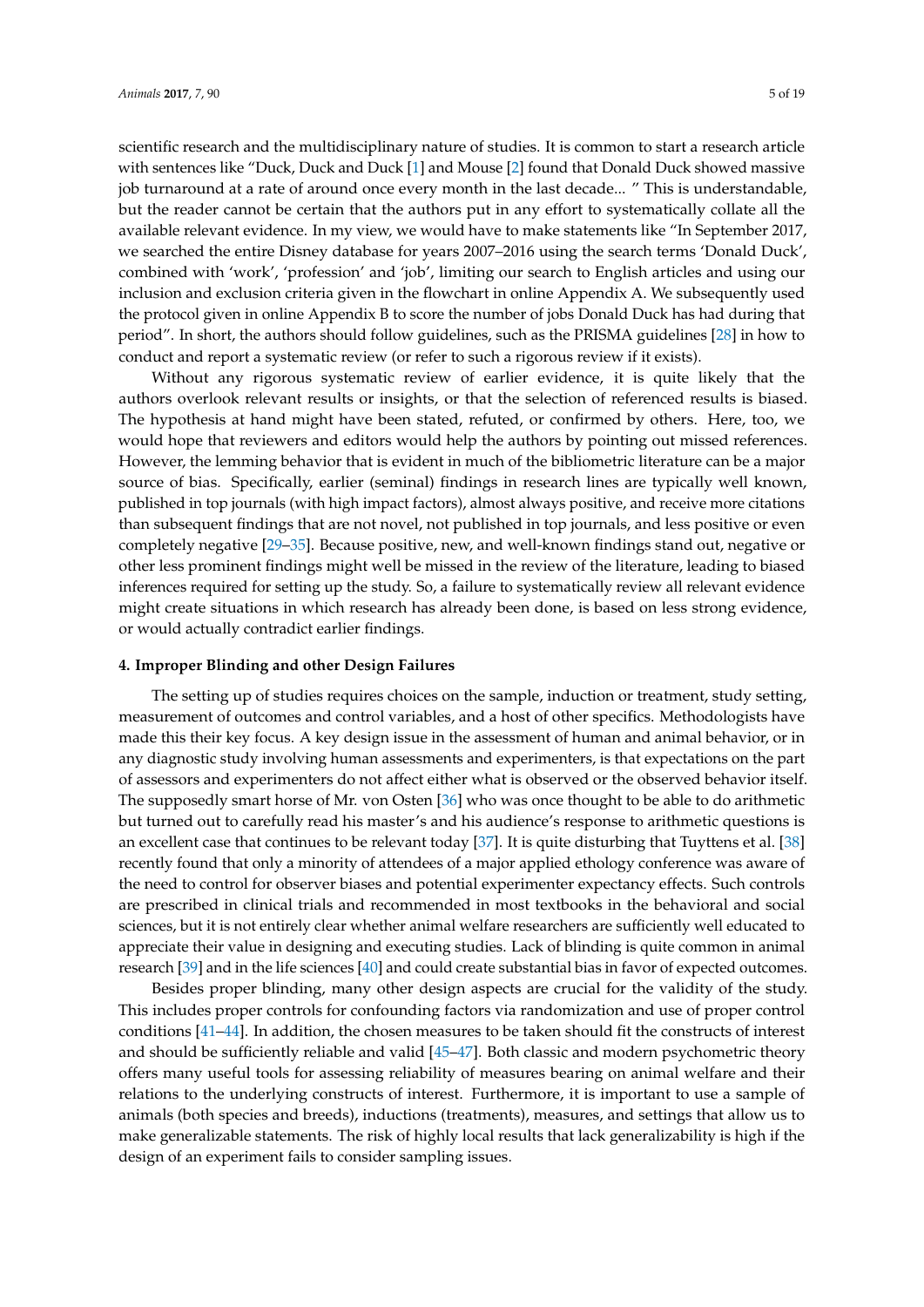Setting up a study in the right way is crucial, and here too the room for errors and biases is large [\[44\]](#page-14-10). Design weaknesses such as lack of blinding and randomization pose a real threat to the validity of research, but are fortunately considered in some detail by reviewers of grants, research plans, and in final research reports. Expert reviewers would normally consider potential biases created by poor design in determining the fate of research articles, leading researchers to learn a hard (and hopefully quick) lesson in how to design better research if they want to publish their research. Yet I have a feeling that reviewers seldom take into account the possibility that even a perfectly designed study, involving good samples, proper experimental controls, blinding procedures and the like could still yield biased conclusions because of the way researchers analyze their data.

# **5. Analyzing the Data**

In most research, the analyses of the collected data involve a host of decisions concerning such issues as the inclusion and exclusion criteria of research subjects and time points, dealing with outliers, handling missing data, operationalization of the outcome variable(s), use of co-variates, etc. For typical experiments in psychology, we recently identified at least 15 such analytic choices [\[48\]](#page-15-1). Although other types of studies and other research designs in other fields would not all involve the same choices, the complexity of research seldom creates data sets that can be analyzed in only one way. Many decisions like this in terms of the analysis of the data are defensible on methodological, statistical, or substantive grounds, leading to numerous alterative analyses of the data that are reasonable on a priori grounds [\[49,](#page-15-2)[50\]](#page-15-3). The risk of bias is caused by researchers using these choices in a data driven manner with the goal to obtain significant or otherwise desirable outcomes. For instance, they might add a covariate, alter the inclusion and exclusion criteria, change the way the scores on the primary outcome are computed, pick another statistical estimation technique, or delete outliers in alternative ways to see whether the novel analyses did yield a desirable outcome whenever the first analysis failed to offer what the researcher had expected or hoped.

In the context of significance testing, this problem is called p-hacking [\[51\]](#page-15-4) or significance chasing [\[4\]](#page-13-0). P-hacking leads to an inflation of the false positive rate to levels that far exceed the nominal significance rate (typically 5%) [\[52\]](#page-15-5). Genuine effects will become inflated, particularly when samples are small and underlying effects are relatively subtle [\[53\]](#page-15-6). Even though statisticians have attempted to develop statistical tools to detect p-hacking and to correct for its biasing effects, these effects have been hard to detect and correct after the analyses are conducted and results reported [\[54](#page-15-7)[–56\]](#page-15-8).

Statistically, the use of data to determine the specifics of the analysis represents overfitting, leading to exaggerated significance levels and hence a false sense of security over the robustness of the effects thus found. In many ways, the effects of p-hacking are similar to the selection of peaks as in Figure [2.](#page-2-0) The main distinction between p-hacking and HARKing concerns the hypothesis. In HARKing the hypothesis is based on the data, whereas in p-hacking the specifics of the analysis relevant for a given hypothesis are based on the data. Regardless of the role of prior hypotheses, p-hacking will result in effects becoming much weaker or even entirely absent in novel (untouched) samples of the same population, and hence in poor replicability. It is also quite likely that a p-hacked result is not robust with respect to decisions in the analyses, which leads to poor reproducibility. Steegen and colleagues using psychological data [\[49\]](#page-15-2) and Patel and colleagues using medical observational data [\[57\]](#page-15-9) demonstrated the sensitivity of outcomes resulting from researcher's opportunistic use of analytic flexibility. Unfortunately, the common reluctance to share data often precludes independent assessments of the severity of bias due to p-hacking [\[58\]](#page-15-10). Although it is not clear how often researchers resort to p-hacking, the risk of bias due to opportunistic use of degrees of freedom in the analysis of data is large.

# **6. Reporting (or Failing to Report) the Evidence**

While some fields (and journals) welcome non-significant or negative results (or even descriptive results) more readily, the de facto norm in many fields is to publish only positive outcomes [\[3\]](#page-12-2). Add to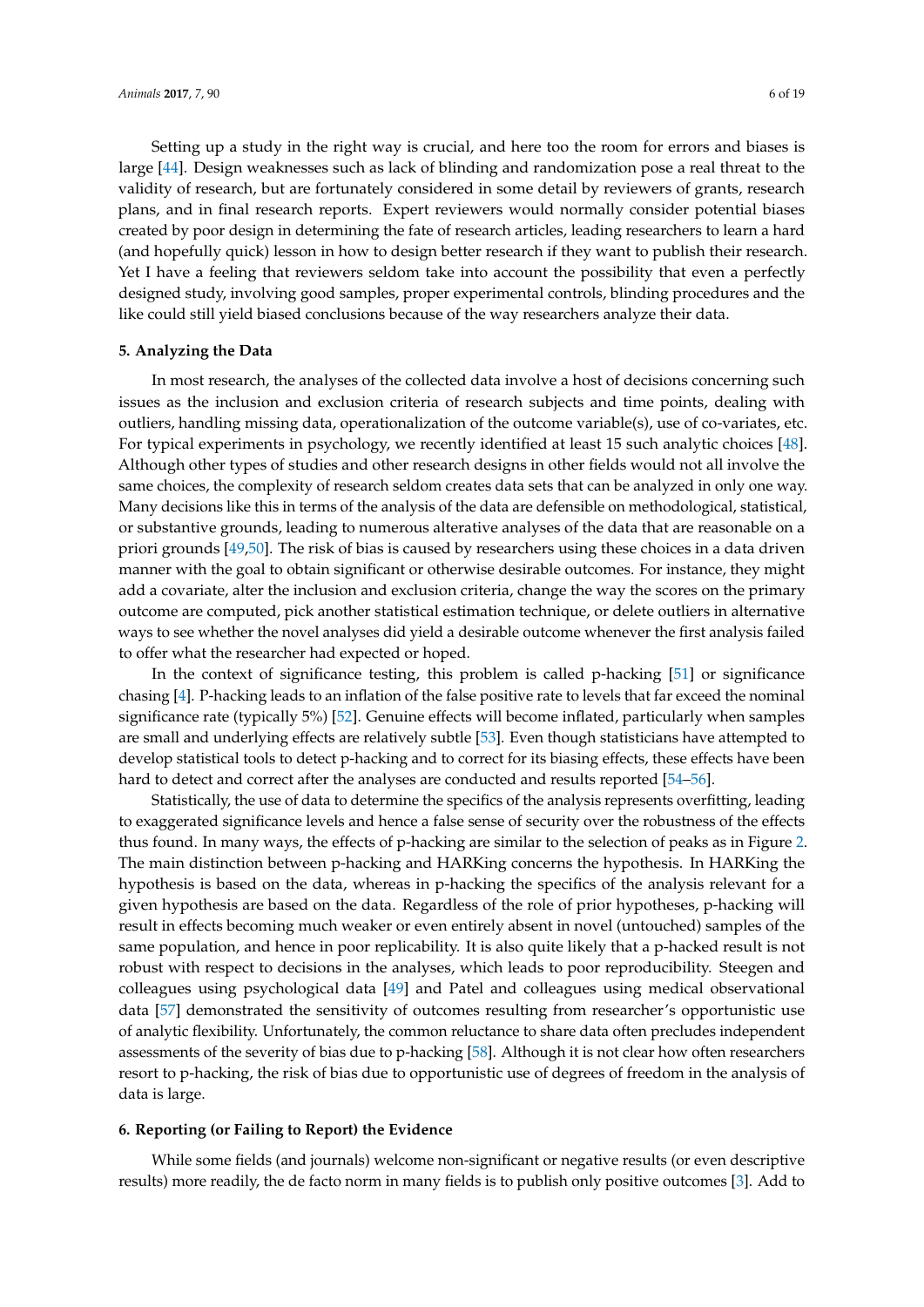this the rewards for novelty, widespread focus on impact as evidenced by citations, and research

grants that also demand novel contributions, and one is left with a great deal of potential bias towards finding nice, new, and (usually) significant results. Ideally, of course, the study in question provides clear answers and can be published as it is. But authors are often faced with critical reviewers and highly selective editors, who might expect (arguably unrealistically in many well intended studies) to see clear and clean results. Combined, these pressures might partially cause researchers to leave out particular results from their report, like in selective outcome reporting (or outcome switching) that is quite well-documented in the randomized trials in medicine and other fields [\[16–](#page-13-12)[26,](#page-13-13)[59\]](#page-15-11). Alternatively, the authors could spin the results in such a way that their outcomes do tend to appear quite good after all. This tendency to oversell the results is pervasive in the biomedical literature [\[60\]](#page-15-12).

Or, perhaps as a last resort, a researcher could slightly misrepresent the outcomes of some numerical results if the results turned out to be disappointing. Thanks to the clearly specified reporting format for statistical test results in psychology, we have been able to document pervasive misreporting of significance test results in psychological articles [\[61,](#page-15-13)[62\]](#page-15-14). Specifically, in around 12.5% of psychology articles that used significance testing, we found at least one non-significant result that was incorrectly presented as being significant, or vice versa. Discrepancies like these could be the result of honest error, but the practice has been earmarked as one of many questionable research practices in anonymous surveys among psychologists, [\[14\]](#page-13-10) and the high prevalence of such inconsistencies does suggest that it is quite common. Other fields show somewhat lower, albeit still quite high prevalences of statistical reporting inconsistencies [\[63,](#page-15-15)[64\]](#page-15-16). Reporting can be erroneous or incomplete in multiple ways [\[65\]](#page-15-17).

Moreover, a researcher confronted with less desirable (typically non-significant) results, could also just decide not to report the study altogether. The problem is often called the file drawer problem, but is not altogether clear whether the missing studies are indeed kept in a digital or physical archive wherefrom they can one day be readily retrieved to be eventually disclosed and hence used in publications or research syntheses. Given the poor documentation of materials and data as evidenced by surveys in many fields [\[66](#page-15-18)[,67\]](#page-15-19), I fear that less desirable results often just end up in the digital or physical thrash can. Either way, the file drawer problem or publication bias is widely considered problematic for scientific progress [\[68\]](#page-16-0), because it creates a selection of positive results into the literature. The literature on animal welfare might well be affected by such publication bias [\[69\]](#page-16-1). Publication bias negatively affects the validity results of (systematic) literature reviews and meta-analyses, and generally paints a picture that is too good to be true. Coupled with p-hacking and other problems in science, publication bias can create a literature filled with many false and inflated research results [\[4](#page-13-0)[,5\]](#page-13-1). Because publication bias is often caused by selection on significance [\[70](#page-16-2)[,71\]](#page-16-3), fields that involve weaker effects and smaller samples (key ingredients for non-significance even if an effect is genuine) are particularly vulnerable to it.

# **7. Researchers are Only Human**

I have identified several of the weak spots in hypothesis testing research as it is done in many scientific fields. These include—but are certainly not limited to—misconduct, HARKing, poor theorizing, incomplete reviewing of earlier results, poor design, publication bias, and biases caused by the way researchers analyze their data and report their results. These problems occur despite much apparent progress in many fields and notwithstanding the good intentions of the vast majority of researchers. There are many different ways of assessing the underlying causes of problems in science, including assessments made using statistical, sociological, economic, and even evolutionary analyses [\[4,](#page-13-0)[6,](#page-13-2)[72–](#page-16-4)[76\]](#page-16-5). My own background in psychology lets me focus on the psychological factors in creating these issues and so I am inclined to assess these problems in terms of the human factor, i.e., from the notion that researchers are only human. Human factors that create biases include the poor statistical intuitions that lead to an underappreciation of randomness [\[77](#page-16-6)[,78\]](#page-16-7), confirmation biases leading us to hold a double standard when it comes to assessing evidence for and against our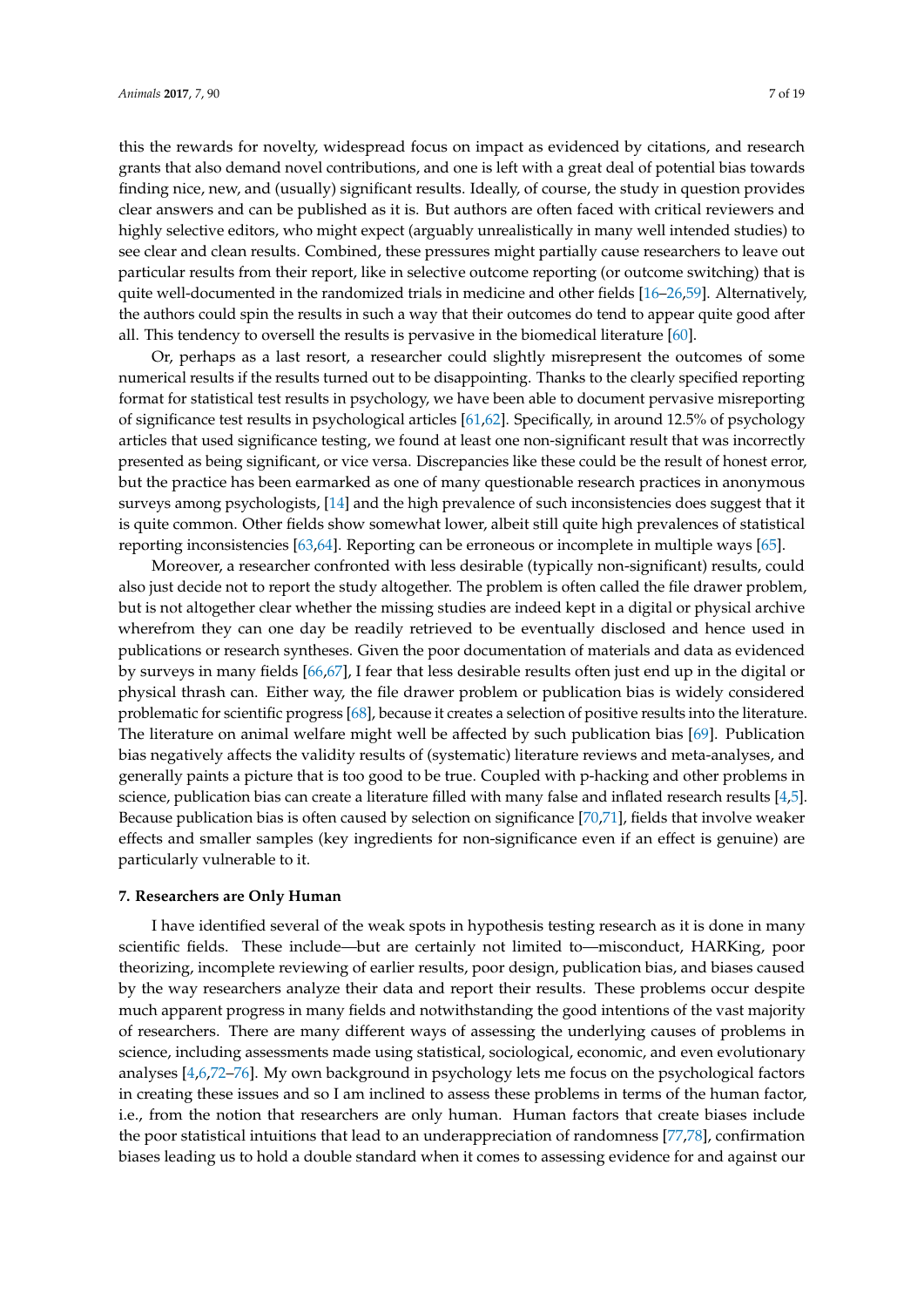expectations [\[79–](#page-16-8)[82\]](#page-16-9), and hindsight bias or the unjustified feeling that "we knew it all along" even we did not (as is evident in HARKing [\[83\]](#page-16-10)).

Researchers appear to want to do it well. In a large survey [\[84\]](#page-16-11) of over 3000 researchers funded by the National Institutes of Health (NIH), Anderson and colleagues asked whether they subscribed to the good norms of science, like the focus on rigor, disinterestedness, objectivity, and openness. The good news was that the vast majority of researchers (over 90% at both early career and mid-career levels) indicated that they subscribed to these norms. But Anderson et al. [\[84\]](#page-16-11) subsequently asked whether the researchers also behaved according to the norms and whether they felt that their typical (scientific) peer behaved according to these norms. And that result offered the bad news: around 30% of researchers indicated to not always behave in line with the norms of good science. Worse still, the surveyed researchers overwhelmingly (over 60% of them) indicated that they felt that their peers were mostly in it for the money and would value quantity over quality, secrecy over sharing, and self-promotion over a desire for knowledge. Even though these common beliefs concerning the unscientific norms of others might be too negative, it does create a problem when there is competition between researchers for scarce resources and academic positions. Even if one wants to do what is best for science, one might sometimes feel inclined to choose what is best for one's career. These goals could be inconsistent and raise moral dilemmas [\[85\]](#page-16-12).

Even honest people sometimes act slightly dishonestly in particular circumstances [\[86\]](#page-16-13). One of my favorite experiments in the growing field of moral decision-making let its normal adult participants throw a die to determine how much money they would take home after leaving the laboratory [\[87\]](#page-16-14). Each eye of the die was worth one dollar, with a one resulting in the lowest pay and a six resulting in the highest pay of six dollars. The participants were instructed in a closed test cubicle via the computer and threw the die in such a way that no one could ever determine what they actually threw, namely under a cup with a small hole in the bottom through which they alone could see the outcome before reporting it. Now economists would expect that in this uncontrollable environment anyone would maximize their profit by reporting sixes, but this is not what the experiment showed. When the researchers let the participants throw the die only once, the distribution of reported throws did not deviate from the (uniform) distribution that one would expect under honestly reported throws of the die. So, there were no more reported sixes than expected by chance. The explanation for this is that participants see themselves as honest and they would like to continue to look at themselves in the mirror as such an honest person. Lying for such a small profit simply does not compensate for the guilt associated with violating one's honest self-image. This suggests that we are equipped with a moral compass. However, results changed dramatically when the researchers let the participants (again in the same uncontrollable environment) throw the die not once but multiple times. According to the instruction, the first throw would determine the pay, but the distribution of reported outcomes strongly suggested that, instead, the participants reported the highest of three throws of the die (which is the typical number of throws when one is asked to throw multiple times). It is easy to envisage how this works: the first throw is a one, but the second throw is a five. One thinks (rightly!) that the result could have been a five in the first round, and subsequently reports the five without any guilt. Thus, this study and others like it showed that honest participants tend to lie for profit in some circumstances.

The researchers interpret this result as showing that participants see their moral transgressions as less problematic when they are offered a justification for them. Further results in this paradigm has shown that honest people are inclined to lie (a little!) when they feel that others would do it as well, when the situation is ambiguous, and when the lie is seen as inconsequential and harmless [\[88\]](#page-16-15). Although this research has not yet been replicated among researchers conducting analysis of their data, these circumstances do come across as similar to a researcher who is doing precisely that. The outcome of a statistical analysis is dependent on a host of random factors and can be done multiple times (quite quickly with modern computers), and hence running analyses are much like throwing a die. The analytic results are heavily incentivized (require significance), we might believe that others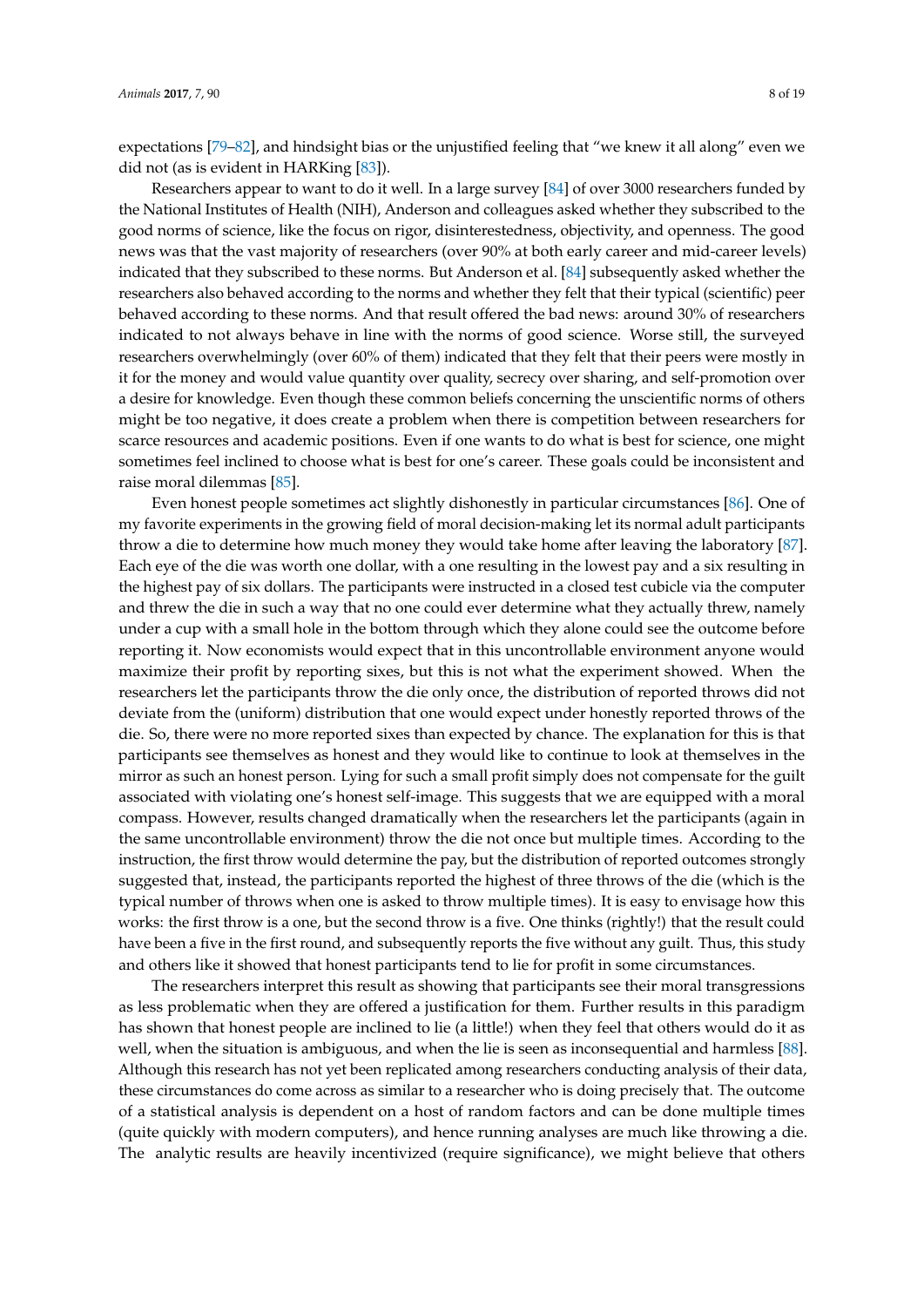would do the same thing (see Anderson et al.'s survey [\[84\]](#page-16-11)), and the effects cannot possibly be bad. Confronted with a non-significant result, the conversation could run as follows:

*We started out with an elegant hypothesis that could improve the world. Surely there must be something wrong with that first analysis. That second analysis could have been the first analysis, so why wouldn't we report that second one?*

This psychological mechanism here could be quite potent. Combined with poor statistical intuitions (statistics is hard and often counterintuitive) and several other cognitive biases, this explains why researchers resort to p-hacking, potentially without being much aware of it. I believe that researchers are human when they p-hack and so there is no need to point moral fingers. They might genuinely believe that the patterns found in the data are given to them by the data instead of being the result of their own repeated testing. But the statistical results of repeated analysis is akin to finding accidental spikes like we did in Figure [1;](#page-1-0) data-driven analyses like this yield results that are likely to be inflated or simply false. Fortunately, this explanation of why we resort to p-hacking does offer some way out in the form of some solutions.

#### **8. Solutions**

We need to deal with these human factors in science, and luckily several solutions have been proposed [\[6,](#page-13-2)[85,](#page-16-12)[89,](#page-16-16)[90\]](#page-16-17). Most proposed solutions are based on the notion that researchers overwhelmingly want to do it well. The hope is that different scientific stakeholders (editors, academic institutions, science publishers, professional societies, and grant organizations) will also pay attention and implement policies to reward responsible research practices that strengthen science. Researchers can certainly change their ways, but if these stakeholders ignore the scientific benefits and continue to reward only novel and positive results, systematic change will be a distant hope.

## *8.1. Transparency and Post-Publication Peer Review*

Independent assessments of research design and results by scientific peers are considered to represent a crucial step in awarding research grants and in publishing the research. Peer review could also play an important role in assessing and countering biases and other problems in science. If research materials (e.g., protocols, questionnaires, physical specimens, treatment specifics) and research data (both raw data and processed data) including useful computer scripts or syntaxes were made openly available alongside research reports, the chances of being caught HARKing and conducting misconduct could be greatly enhanced [\[91\]](#page-16-18). In addition, it would be easier to assess potential biases through independent re-analyses of the data (which would strengthen reproducibility) and to replicate the research in novel samples (which would strengthen replicability) [\[90\]](#page-16-17). Hence, having a more open research culture could help in countering biases [\[92\]](#page-16-19). Journal publishers could demand more transparency from their authors [\[93\]](#page-17-0) or could incentivize data sharing and other open practices by handing out badges, which appear to work quite well in promoting rigorous practices [\[94\]](#page-17-1). Data repositories like Figshare, Dataverse, Dryad, and (online) platforms like the Open Science Framework [\(https://osf.io\)](https://osf.io) or the Jackson Laboratory [\(https://www.jax.org\)](https://www.jax.org) could greatly help in sharing these materials, computer syntaxes, physical specimens, and data. Similarly, the Resource Identification Initiative helps researchers to identify key research materials (see: [https://scicrunch.org/resources\)](https://scicrunch.org/resources). With these technical capabilities, which are typically offered for free, not sharing data or (identifiers for) key research materials will hopefully become an anachronism of the time when data and materials were still almost entirely put in heavy boxes or unavailable to begin with. Sharing of data and materials requires considerations of user rights (the data collectors would want to be the first to harvest the fruit of their labors) and privacy issues for human data, but these issues can be dealt with [\[95–](#page-17-2)[97\]](#page-17-3).

Ideally, reviewers would consider transparency in their assessments of the validity of research before publication. However, peer reviewers do not always spot errors in submitted work [\[98\]](#page-17-4).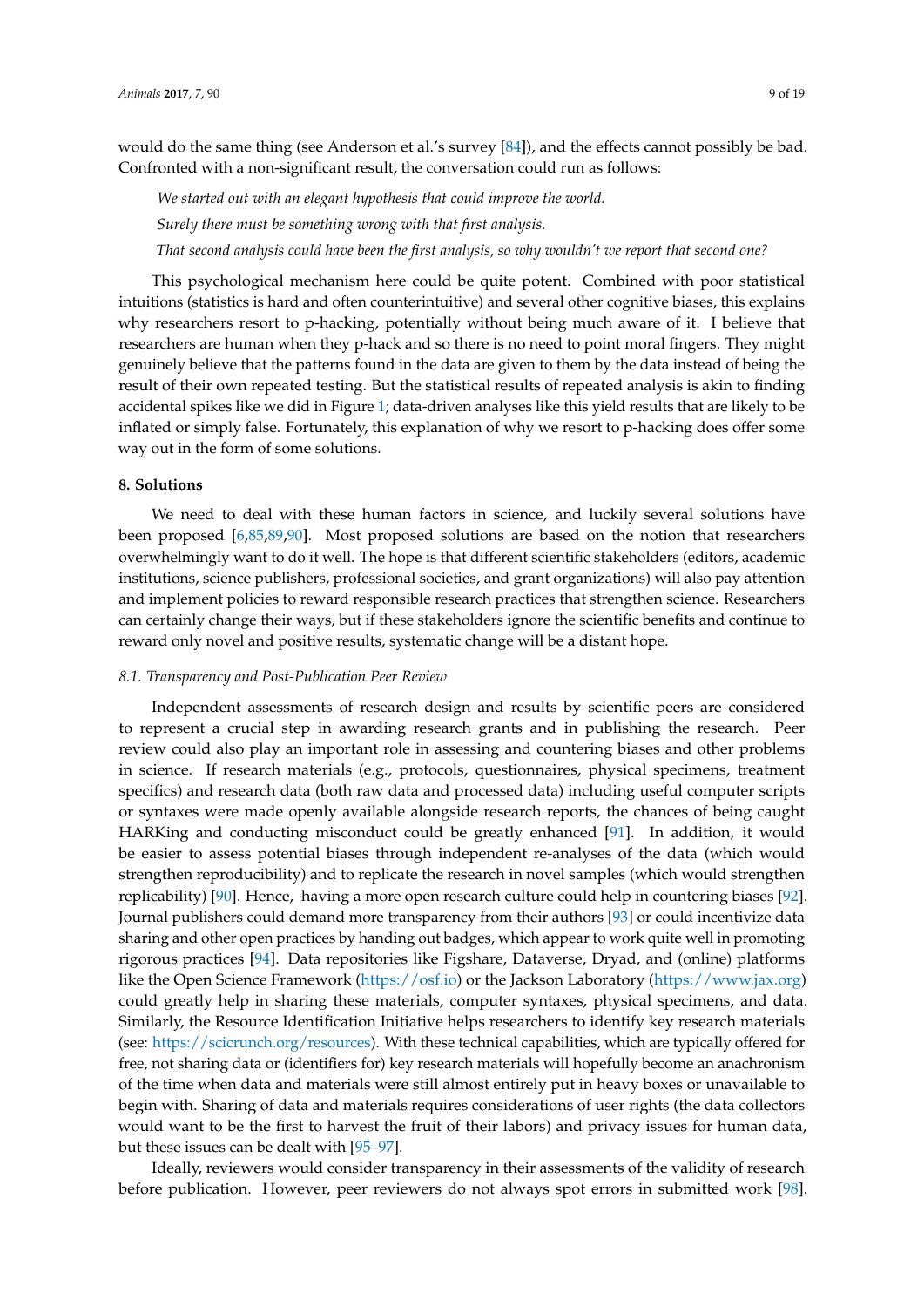Additionally, post-publication review via online platforms (either at the publisher site or elsewhere) could help later corrections for biases in research articles. Combined with open data (allowing scrutiny), use of preprints, and open access publishing (having a broader readership), more extensive review before and after publication could strengthen the key scientific mechanism of self-correction. The core idea is that transparency empowers scrutiny, which is key to assessing scientific trustworthiness.

# *8.2. Pre-Registration and Registered Reports*

An effective antidote to HARKing, the opportunistic use of flexibility in the analyses (p-hacking), and overly positive reporting is pre-registration [\[67,](#page-15-19)[97](#page-17-3)[,99\]](#page-17-5). In pre-registering their study, the researchers explicate the hypotheses, design choices, and analytic approaches before starting the data collection. This so-called pre-registration should be openly published, time-stamped (and should not be changed), and sufficiently detailed to ascertain that the study was actually done in line with the hypothesis testing model in Figure [1](#page-1-0) and free from biases due to how researchers analyze the data and report the results. It is important that the pre-registration is sufficiently specific to disallow biases to reemerge during the entire research project [\[48\]](#page-15-1), including not only the plans for analyzing the data, but also specific design characteristics and specifications of how the data will be collected. For instance, a failure to specify precisely how outliers will be identified and handled in the pre-registration would still allow the researcher to try different approaches in an ad hoc and goal-directed manner [\[100\]](#page-17-6), thereby creating bias. Similarly, loosely described data collection procedures could introduce biases such as those caused by decisions to discard data that appear not to fit the predictions. Moreover, common failures to follow protocols as part of registrations of randomized clinical trials in the biomedical sciences [\[16](#page-13-12)[–26\]](#page-13-13) highlighted the need to have reviewers of later articles compare the registrations to the later reports.

An interesting new development (with old roots [\[99\]](#page-17-5)) is the registered report [\[101\]](#page-17-7). In this publishing format, the review concerns the registration rather than the final research article, allowing reviewers to catch potential errors and oversights in the formulation of the hypotheses as well as to make recommendations to improve the design at precisely the right moment. If reviewers are happy with the hypotheses, design, and analyses, the researchers get an in principle acceptance of their later article and they can set out to collect their data and analyze them as stipulated in advance. If the data collection goes according to plan, the article is published regardless of whether the results are positive or not. Hence, registered reports focus on the a priori methodological and substantive quality of the study rather than on the niceness of the results. Hence registered reports also help counter publication bias. Although traditional grant review also involves peer review of research plans, plans in grant proposals are often not sufficiently detailed to reveal biases during the actual research process and in the later (non-) publication of results. Therefore, it would be much more efficient to use registered reports in a format in which the grant review and publication decisions are combined and focused on the specific registration of a study [\[102\]](#page-17-8).

It is important to note that any pre-registered study could still offer novel results based on explorations of the data. However, it is key to report these explorations as being different from the key confirmatory hypotheses that the study was set out to test. Obviously, such explorations could identify interesting and relevant patterns in the data, but these should be further studied in novel samples in a direct replication to rigorously be tested empirically and be trusted as being more than a chance finding.

# *8.3. Improved Training and Reporting Guidelines*

There is widespread agreement among meta-researchers, methodologists, and statisticians on the potential problems of selective readings of the literature, p-hacking, improper design, publication bias, and inaccurate reporting of results. Awareness of these issues and knowledge of solutions could certainly help in countering these problems, and education of young (and perhaps also more experienced) researchers could be improved. Biases in contemporary research should become a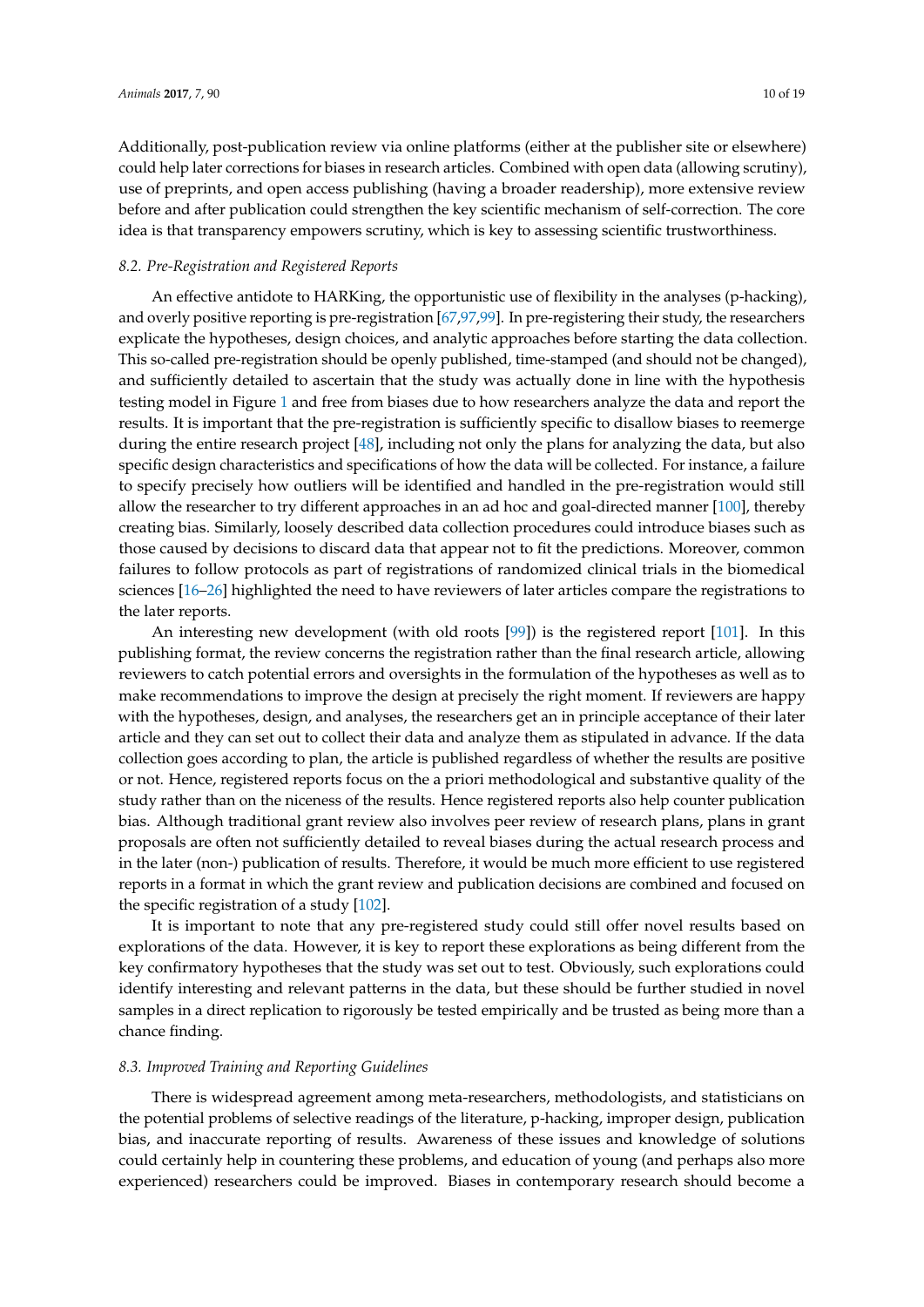standard part of the curriculum. Better training could help improve the design of studies and the manner in which the data are collected, analyzed, and reported.

Methodologists, statisticians, and meta-researchers have also made extensive recommendations on the reporting of methods and results in research articles. Following reporting guidelines such as the ARRIVE guidelines [\[103\]](#page-17-9) for reporting animal studies, the STROBE guidelines [\[104\]](#page-17-10) for reporting observational research, and the CONSORT guidelines [\[105](#page-17-11)[,106\]](#page-17-12) for randomized trials could all help in improving the way science is reported. No single study is perfect, and so following of these guidelines allows much better assessments of the risk of bias and thereby of the validity of the results by reviewers, editors, researchers, and other stakeholders. Such risks of bias could later be assessed in systematic reviews or meta-analyses to get a better picture on phenomena which is currently often too positive and hence untrustworthy. With the guidelines on reporting also come a responsibility on the part of researchers to be open about the methodological limitations of studies and a responsibility on the part of editors and reviewers to not criticise research reports that discuss these limitations too harshly. Several studies have highlighted that the implementation of reporting guidelines is not always as it should be [\[107–](#page-17-13)[109\]](#page-17-14), and so it is crucial that researchers, reviewers, editors, and publishers work together to ensure that research is reported well.

## *8.4. Replication and Dealing with Publication Bias*

Independent replication of previous results is generally seen as the litmus test for any finding, and should be valued more and conducted more widely. Many journals continue to focus on novelty and might be less willing to publish replication studies, particularly when the results contradict earlier findings. Grant-giving organizations seldom fund replication research (although the Netherlands Organization for Scientific Research (NWO) has launched a replication grant program last year while other funders including the National Science Foundation and the Laura and John Arnold foundation have encouraged or funded replication research), and this creates a suboptimal corrective mechanism in many scientific fields. Fortunately, an increasing number of journals like PLoS ONE is now no longer using "novelty" or "importance" as publication criteria. An increased focus on methodological rigor hopefully helps to counter the biases against findings which are not considered new or positive that have long set back corrections of false or otherwise inflated results in many scientific literatures. Publication bias could be countered by publishing all relevant results [\[110\]](#page-17-15), whereby relevance is a prior characteristic of the study rather than based on its results. Besides journals becoming more welcoming to so-called negative or null results, the increasing posting of pre-prints could help disseminate relevant results in a quicker way and make them subject to fewer biases like those that have been identified in the traditional publication formats [\[111\]](#page-17-16).

Much discussion in psychology has revolved around the feasibility and meaning of direct replications of earlier studies. The recent large-scale reproducibility project in psychology attempted to replicate the results of 100 earlier studies reported in top journals in the field [\[112\]](#page-17-17). At first sight, the results might appear disheartening, with the majority of replications yielding much smaller effects than the original studies. Only 36% of the replications yielded significant results, compared to 97% in the original studies. However, much statistical debate highlighted that this result does not mean that the effects are not present in replication studies that showed no significant effects [\[113](#page-18-0)[–116\]](#page-18-1). Replication studies could yield Type II errors or tap on effects that are genuinely different for methodological or substantive reasons (e.g., differences in contexts, treatments, and participants). Nevertheless, replications are crucial to determining the generalizability of results, and should guide future research efforts towards understanding when an effect or association is stronger or weaker. If all relevant studies (replications) on a given topic are available and free from biases due to p-hacking, a meta-analysis could be very valuable for summarizing the evidence and considering the reasons why some studies show larger effects or associations than other studies do. Meta-analysis could be very helpful in finding meaningful patterns and allow one to study moderation of effects and associations by important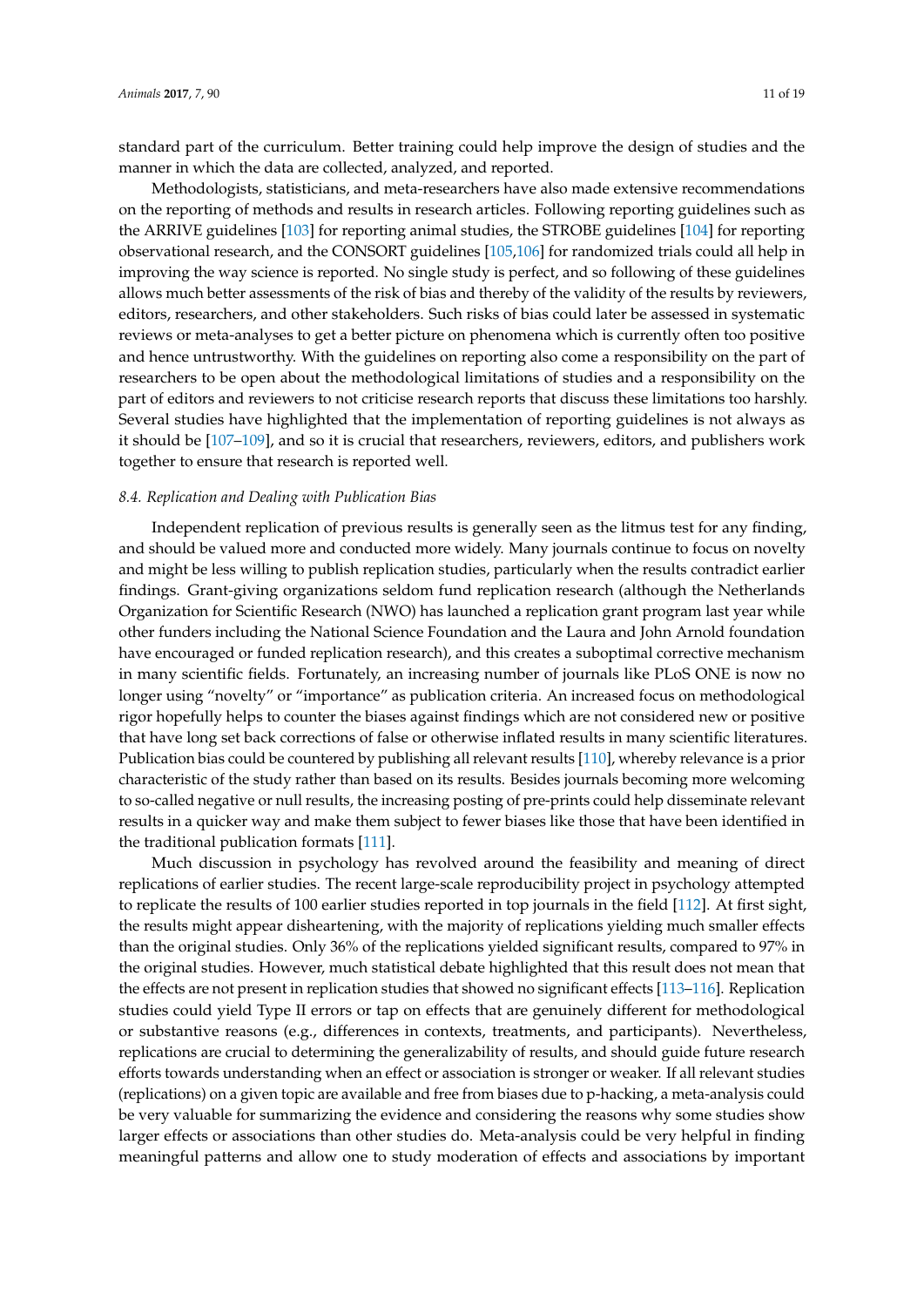substantive or methodological factors. The focus on meta-analyses of multiple similar studies and effect sizes also diminishes the need to base claims on single studies.

#### *8.5. Inferential Techniques, Power, and other Statistical Tools*

For hypothesis testing studies, the use of null hypothesis significance testing (NHST) is clearly the dominant statistical approach. There is widespread debate on the pros and cons of NHST [\[117\]](#page-18-2), including many discussions on alternative inferential techniques including the use of Bayesian approaches [\[118\]](#page-18-3), estimation and confidence intervals [\[119\]](#page-18-4), and more stringent nominal significance levels [\[120\]](#page-18-5). There is little doubt about the widespread misinterpretations of NHST [\[121,](#page-18-6)[122\]](#page-18-7), and it is crucial to always consider whether NHST is the most appropriate inferential approach for a given research question. None of the alternative inferential techniques is immune to biases but could certainly yield diverging inferences. Therefore, it is valuable to consider the same data from different (pre-registered) angles in the hope that they provide a consistent inference on what these data mean for the hypothesis at hand.

Many of the issues of significance testing are caused by low power [\[4,](#page-13-0)[5,](#page-13-1)[53,](#page-15-6)[123\]](#page-18-8). When using NHST, is crucial to formally consider the statistical power, which is a function of the underlying effect, the nominal significance level, and the sample size. Besides using sufficiently large sample sizes (often impeded by practical constraints), there are alternative ways to increase the power, such as use of statistical controls, repeated measures designs, and a host of statistical techniques that could offer improved power. For instance, lowering the measurement error and other sources of random error during the data collection are also useful for increasing the chances of finding a significant effect. Moreover, structural equation models with latent variables could offer higher power than traditional Multivariate Analysis of Variance (MANOVA) in analyzing experimental data that involve multiple outcome measures that have a bearing on the same underlying latent factors. For instance, suppose a certain treatment attempts to lower stress levels among pigs and measures stress levels by collecting data on the heart rate variability, (blinded) observations of emotional states, and measures of stress-related vocalizations. Because we expect the covariation of these three measures to be caused by a single underlying stress factor, we could run a one-factor model and test for a mean group difference between treatment conditions on this factor. Such a latent variable structural equation model would provide better power to detect effects than multivariate or univariate analyses of variance (MANOVA or ANOVAs) because it takes into account measurement errors and tests for a single latent effect instead of multiple effects [\[124\]](#page-18-9). These best practices of using controls, larger samples, accurate measurement, and modelling approaches are valuable for any inferential technique because they heighten the signal to noise ratio.

Furthermore, several statistical techniques directly deal with the notion of over-fitting that is caused by researcher's (understandable) inclination to analyze the data in different ways to find interesting (and typically significant) results. These statistical techniques include re-sampling methods, and a host of hold-out sample methods in which part of the data is used to look for patterns and another part is kept aside to verify the robustness of these found patterns in fresh new samples [\[125\]](#page-18-10). Such techniques can be very valuable in many research settings, because they allow explorations in so-called training data set and subsequent verification of these explorations in a hold-out sample. Such techniques require sufficiently large samples, but provide efficient and statistically sound ways to both explore and confirm findings in a data set [\[126\]](#page-18-11) without the need to perform a direct replication in a new sample.

#### **9. Discussion**

In this review, I discussed several of the weak spots in contemporary science, including scientific misconduct, the problems of post hoc hypothesizing (HARKing), outcome switching, theoretical bloopers in formulating research questions and hypotheses, selective reading of the literature, selective citing of previous results, improper blinding and other design failures, p-hacking or researchers'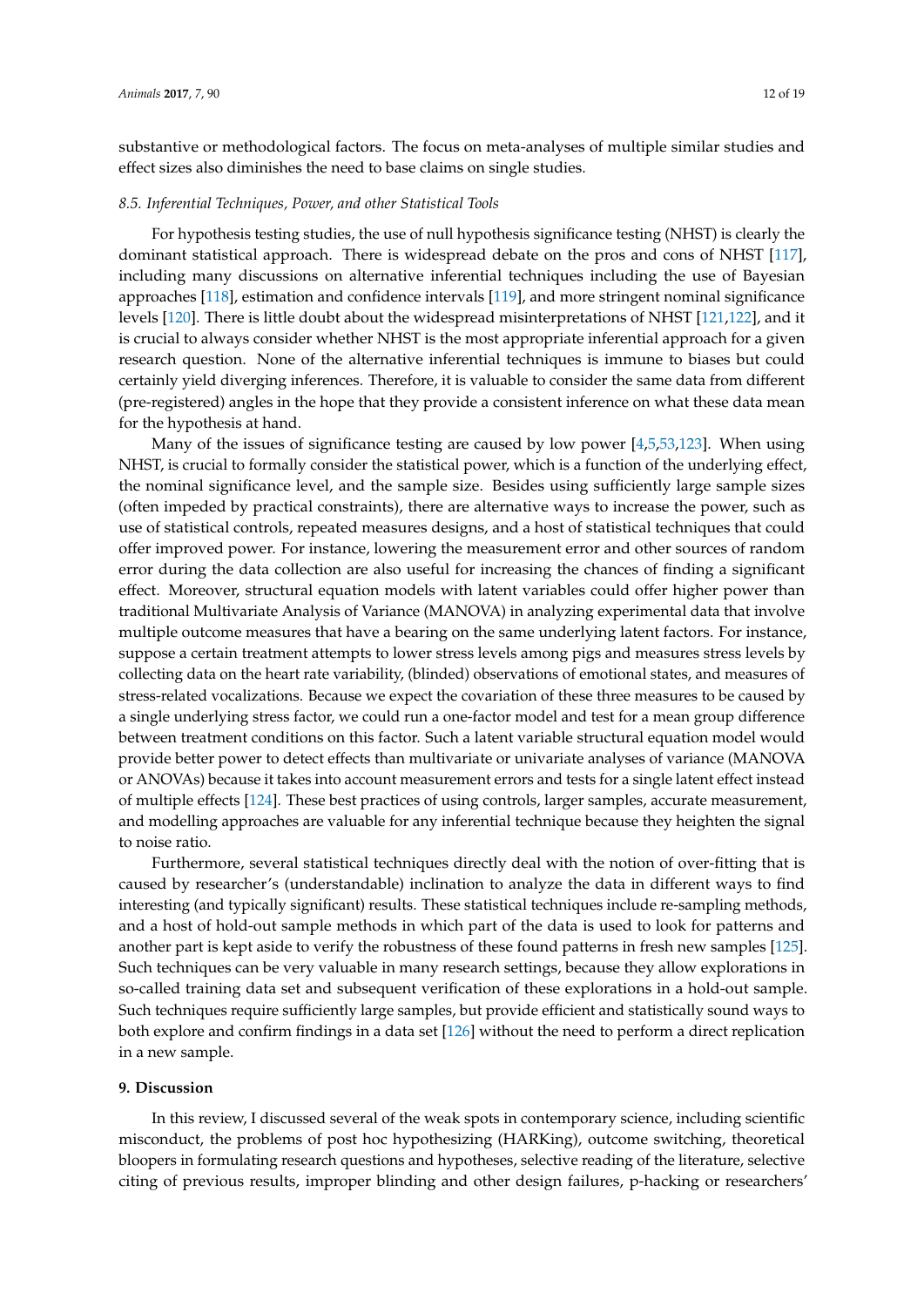tendency to analyze data in many different ways to find positive (typically significant results), errors and biases in the reporting of results, and publication bias. I presented empirical results and arguments in favor of the (potential) biases that these problems could create for the trustworthiness of reported results in the scientific literatures, and discussed some of the underlying causes of these biases based on the notion that researchers are only human. I proposed several solutions in the form of enhanced transparency and (post-publication) peer review, pre-registration, registered reports, improved training, reporting guidelines, replication, dealing with publication bias, alternative inferential techniques, power, and other statistical tools. The literature on these problems is very large and growing rapidly [\[127\]](#page-18-12), and so my review of problems is not exhaustive. Rather my review presents my assessments as a meta-researcher of the key weak spots in contemporary science as it is practiced in many fields, including that of animal welfare research.

I focused on the hypothetico-deductive model, but science certainly does not always follow this model and some have argued against it [\[128\]](#page-18-13). Many studies are in fact much more descriptive (exploratory), and much research could benefit from using other approaches aside hypothesis testing in the H-D model [\[128](#page-18-13)[,129\]](#page-18-14). Also, much of my discussion of problems in science revolved around inferential techniques like the null hypothesis significance tests that are dominant in many fields. Many of the problems would apply also to Bayesian or more descriptive approaches, but there can be little doubt that the mindless use of inferential techniques is problematic and that alternative inferential techniques could help in analyzing and evaluating research results.

I deliberately approached the problems in contemporary science in a general way, because the issues are quite similar across different fields. Yet most of the empirical data on the severity of the problems in the emerging field of meta-research is focused on the medical and behavioral sciences. Future research should address whether the same problems are apparent in animal welfare research. Such an effort is valuable because it could raise awareness of the most vexing issues among working researchers in the field and other stakeholders. Moreover, documenting problems could point at the most immediate targets of interventions. Such interventions could be tested empirically using randomized designs that would require extensive collaborations with for instance journal publishers and editors, or by documenting improvements over time as policies or research practices improve. Improved methods for designing, conducting, analyzing, and reporting studies will eventually help promote scientific research that can benefit society (including animal welfare).

#### **10. Conclusions**

There is increasing awareness among many researchers that contemporary science is not always functioning optimally [\[130\]](#page-18-15). In this review, I discussed several of the core problems that lower reproducibility and replicability of research results. Meta-researchers have amassed considerable evidence highlighting the severity of these problems in the biomedical and behavioral sciences, and there is little reason to expect that such biases would be less severe in other scientific fields that rely on hypothesis testing. Luckily, several solutions exist that have the potential to improve reproducibility and replicability in many fields, thereby improving scientific progress.

**Acknowledgments:** This research was supported by an ERC Consolidator grant IMPROVE (no. 726361) awarded to Jelte M. Wicherts.

**Conflicts of Interest:** The author declares no conflicts of interest.

#### **References**

- <span id="page-12-0"></span>1. De Groot, A.D. *Methodologie Grondslagen van Onderzoek en Denken in de Gedragswetenschappen*; Mouton: Gravenhage, The Netherlands, 1961.
- <span id="page-12-1"></span>2. Popper, K.R. *The Logic of Scientific Discovery*; Basic Books: New York, NY, USA, 1959.
- <span id="page-12-2"></span>3. Fanelli, D. "Positive" results increase down the hierarchy of the sciences. *PLoS ONE* **2010**, *5*, e10068. [\[CrossRef\]](http://dx.doi.org/10.1371/journal.pone.0010068) [\[PubMed\]](http://www.ncbi.nlm.nih.gov/pubmed/20383332)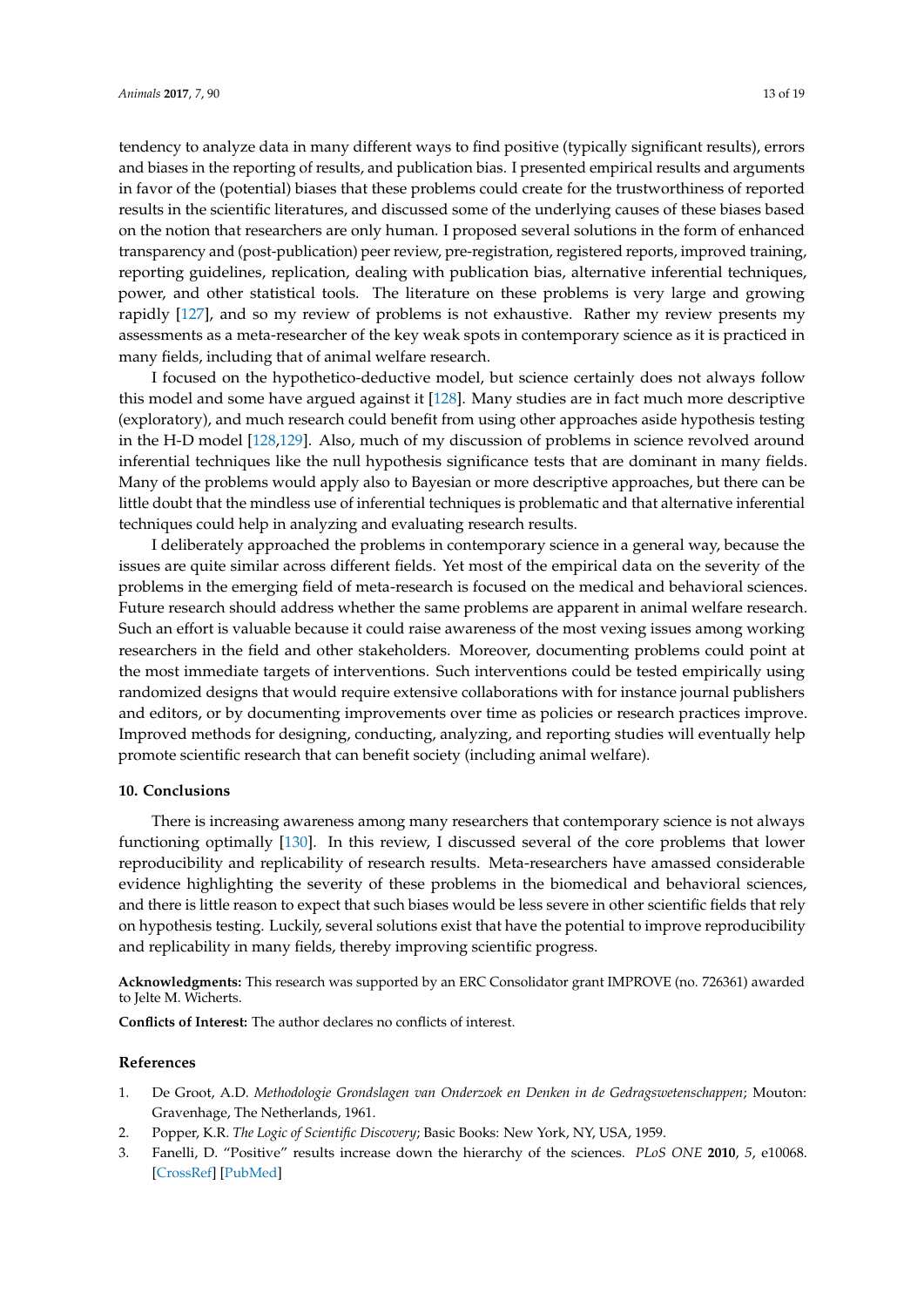- <span id="page-13-0"></span>4. Ioannidis, J.P.A. Why most published research findings are false. *PLoS Med.* **2005**, *2*, e124. [\[CrossRef\]](http://dx.doi.org/10.1371/journal.pmed.0020124) [\[PubMed\]](http://www.ncbi.nlm.nih.gov/pubmed/16060722)
- <span id="page-13-1"></span>5. Ioannidis, J.P.A. Why most discovered true associations are inflated. *Epidemiology* **2008**, *19*, 640–648. [\[CrossRef\]](http://dx.doi.org/10.1097/EDE.0b013e31818131e7) [\[PubMed\]](http://www.ncbi.nlm.nih.gov/pubmed/18633328)
- <span id="page-13-2"></span>6. Munafò, M.R.; Nosek, B.A.; Bishop, D.V.M.; Button, K.S.; Chambers, C.D.; Percie du Sert, N.; Simonsohn, U.; Wagenmakers, E.-J.; Ware, J.J.; Ioannidis, J.P.A. A manifesto for reproducible science. *Nat. Hum. Behav.* **2017**, *1*, 21. [\[CrossRef\]](http://dx.doi.org/10.1038/s41562-016-0021)
- <span id="page-13-3"></span>7. Levelt Committee; Noort Committee; Drenth Committee. *Flawed Science: The Fraudulent Research Practices of Social Psychologist Diederik Stapel*; Tilburg University: Tilburg, The Netherlands, 2012.
- <span id="page-13-4"></span>8. Fanelli, D. How many scientists fabricate and falsify research? A systematic review and meta-analysis of survey data. *PLoS ONE* **2009**, *4*, e5738. [\[CrossRef\]](http://dx.doi.org/10.1371/journal.pone.0005738) [\[PubMed\]](http://www.ncbi.nlm.nih.gov/pubmed/19478950)
- <span id="page-13-5"></span>9. Hartgerink, C.H.J.; Wicherts, J.M.; van Assen, M.A.L.M. The value of statistical tools to detect data fabrication. *Res. Ideas Outcomes* **2016**, *2*, e8860. [\[CrossRef\]](http://dx.doi.org/10.3897/rio.2.e8860)
- <span id="page-13-6"></span>10. Kerr, N.L. Harking: Hypothesizing after the results are known. *Personal. Soc. Psychol. Rev.* **1998**, *2*, 196–217. [\[CrossRef\]](http://dx.doi.org/10.1207/s15327957pspr0203_4) [\[PubMed\]](http://www.ncbi.nlm.nih.gov/pubmed/15647155)
- <span id="page-13-7"></span>11. Tukey, J.W. *Exploratory Data Analysis*; Addison-Wesley: Reading, MA, USA, 1977.
- <span id="page-13-8"></span>12. Bem, D.J. Writing an empirical article. In *Guide to Publishing in Psychology Journals*; Sternberg, R.J., Ed.; Cambridge University Press: Cambridge, UK, 2000.
- <span id="page-13-9"></span>13. Rosenthal, R. Science and ethics in conducting, analyzing, and reporting psychological research. *Psychol. Sci.* **1994**, *5*, 127–134. [\[CrossRef\]](http://dx.doi.org/10.1111/j.1467-9280.1994.tb00646.x) [\[PubMed\]](http://www.ncbi.nlm.nih.gov/pubmed/11652978)
- <span id="page-13-10"></span>14. John, L.K.; Loewenstein, G.; Prelec, D. Measuring the prevalence of questionable research practices with incentives for truth-telling. *Psychol. Sci.* **2012**, *23*, 524–532. [\[CrossRef\]](http://dx.doi.org/10.1177/0956797611430953) [\[PubMed\]](http://www.ncbi.nlm.nih.gov/pubmed/22508865)
- <span id="page-13-11"></span>15. Agnoli, F.; Wicherts, J.M.; Veldkamp, C.L.; Albiero, P.; Cubelli, R. Questionable research practices among italian research psychologists. *PLoS ONE* **2017**, *12*, e0172792. [\[CrossRef\]](http://dx.doi.org/10.1371/journal.pone.0172792) [\[PubMed\]](http://www.ncbi.nlm.nih.gov/pubmed/28296929)
- <span id="page-13-12"></span>16. Bourgeois, F.T.; Murthy, S.; Mandl, K.D. Outcome reporting among drug trials registered in ClinicalTrials.gov. *Ann. Intern. Med.* **2010**, *153*, 158–166. [\[CrossRef\]](http://dx.doi.org/10.7326/0003-4819-153-3-201008030-00006) [\[PubMed\]](http://www.ncbi.nlm.nih.gov/pubmed/20679560)
- 17. Chan, A.-W.; Hrobjartsson, A.; Haahr, M.T.; Gotzsche, P.C.; Altman, D.G. Empirical evidence for selective reporting of outcomes in randomized trials—Comparison of protocols to published articles. *JAMA* **2004**, *291*, 2457–2465. [\[CrossRef\]](http://dx.doi.org/10.1001/jama.291.20.2457) [\[PubMed\]](http://www.ncbi.nlm.nih.gov/pubmed/15161896)
- 18. Ioannidis, J.P.; Caplan, A.L.; Dal-Re, R. Outcome reporting bias in clinical trials: Why monitoring matters. *BMJ* **2017**, *356*, j408. [\[CrossRef\]](http://dx.doi.org/10.1136/bmj.j408) [\[PubMed\]](http://www.ncbi.nlm.nih.gov/pubmed/28196819)
- 19. Jones, C.W.; Keil, L.G.; Holland, W.C.; Caughey, M.C.; Platts-Mills, T.F. Comparison of registered and published outcomes in randomized controlled trials: A systematic review. *BMC Med.* **2015**, *13*, 282. [\[CrossRef\]](http://dx.doi.org/10.1186/s12916-015-0520-3) [\[PubMed\]](http://www.ncbi.nlm.nih.gov/pubmed/26581191)
- 20. Jones, P.M.; Chow, J.T.Y.; Arango, M.F.; Fridfinnson, J.A.; Gai, N.; Lam, K.; Turkstra, T.P. Comparison of registered and reported outcomes in randomized clinical trials published in anesthesiology journals. *Anesth. Analg.* **2017**, *125*, 1292–1300. [\[CrossRef\]](http://dx.doi.org/10.1213/ANE.0000000000002272) [\[PubMed\]](http://www.ncbi.nlm.nih.gov/pubmed/28704247)
- 21. Kirkham, J.J.; Dwan, K.M.; Altman, D.G.; Gamble, C.; Dodd, S.; Smyth, R.; Williamson, P.R. The impact of outcome reporting bias in randomised controlled trials on a cohort of systematic reviews. *BMJ* **2010**, *340*, c365. [\[CrossRef\]](http://dx.doi.org/10.1136/bmj.c365) [\[PubMed\]](http://www.ncbi.nlm.nih.gov/pubmed/20156912)
- 22. Lancee, M.; Lemmens, C.M.C.; Kahn, R.S.; Vinkers, C.H.; Luykx, J.J. Outcome reporting bias in randomized-controlled trials investigating antipsychotic drugs. *Transl. Psychiatry* **2017**, *7*, e1232. [\[CrossRef\]](http://dx.doi.org/10.1038/tp.2017.203) [\[PubMed\]](http://www.ncbi.nlm.nih.gov/pubmed/28895941)
- 23. Perlmutter, A.S.; Tran, V.T.; Dechartres, A.; Ravaud, P. Statistical controversies in clinical research: Comparison of primary outcomes in protocols, public clinical-trial registries and publications: The example of oncology trials. *Ann. Oncol.* **2017**, *28*, 688–695. [\[PubMed\]](http://www.ncbi.nlm.nih.gov/pubmed/28011448)
- 24. Rankin, J.; Ross, A.; Baker, J.; O'Brien, M.; Scheckel, C.; Vassar, M. Selective outcome reporting in obesity clinical trials: A cross-sectional review. *Clin. Obes.* **2017**, *7*, 245–254. [\[CrossRef\]](http://dx.doi.org/10.1111/cob.12199) [\[PubMed\]](http://www.ncbi.nlm.nih.gov/pubmed/28557240)
- 25. van Lent, M.; IntHout, J.; Out, H.J. Differences between information in registries and articles did not influence publication acceptance. *J. Clin. Epidemiol.* **2015**, *68*, 1059–1067. [\[CrossRef\]](http://dx.doi.org/10.1016/j.jclinepi.2014.11.019) [\[PubMed\]](http://www.ncbi.nlm.nih.gov/pubmed/25542517)
- <span id="page-13-13"></span>26. Wayant, C.; Scheckel, C.; Hicks, C.; Nissen, T.; Leduc, L.; Som, M.; Vassar, M. Evidence of selective reporting bias in hematology journals: A systematic review. *PLoS ONE* **2017**, *12*, e0178379. [\[CrossRef\]](http://dx.doi.org/10.1371/journal.pone.0178379) [\[PubMed\]](http://www.ncbi.nlm.nih.gov/pubmed/28570573)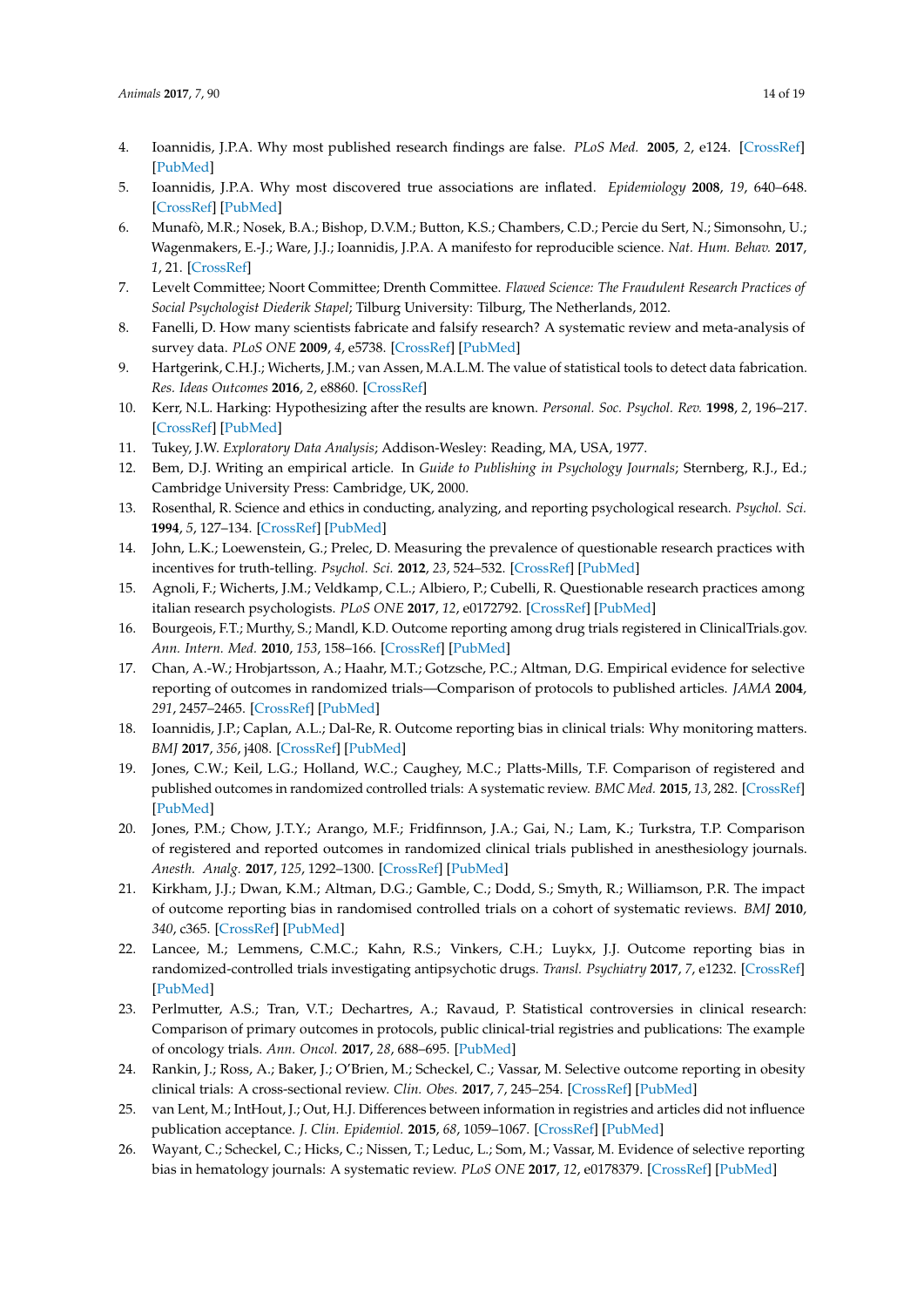- <span id="page-14-0"></span>27. Chalmers, I.; Bracken, M.B.; Djulbegovic, B.; Garattini, S.; Grant, J.; Gülmezoglu, A.M.; Howells, D.W.; Ioannidis, J.P.A.; Oliver, S. How to increase value and reduce waste when research priorities are set. *Lancet* **2014**, *383*, 156–165. [\[CrossRef\]](http://dx.doi.org/10.1016/S0140-6736(13)62229-1)
- <span id="page-14-1"></span>28. Liberati, A.; Altman, D.G.; Tetzlaff, J.; Mulrow, C.; Gotzsche, P.C.; Ioannidis, J.P.; Clarke, M.; Devereaux, P.J.; Kleijnen, J.; Moher, D. The prisma statement for reporting systematic reviews and meta-analyses of studies that evaluate health care interventions: Explanation and elaboration. *PLoS Med.* **2009**, *6*, e1000100. [\[CrossRef\]](http://dx.doi.org/10.1371/journal.pmed.1000100) [\[PubMed\]](http://www.ncbi.nlm.nih.gov/pubmed/19621070)
- <span id="page-14-2"></span>29. Callaham, M.; Wears, R.L.; Weber, E. Journal prestige, publication bias, and other characteristics associated with citation of published studies in peer-reviewed journals. *JAMA* **2002**, *287*, 2847–2850. [\[CrossRef\]](http://dx.doi.org/10.1001/jama.287.21.2847) [\[PubMed\]](http://www.ncbi.nlm.nih.gov/pubmed/12038930)
- 30. De Vries, Y.A.; Roest, A.M.; Franzen, M.; Munafo, M.R.; Bastiaansen, J.A. Citation bias and selective focus on positive findings in the literature on the serotonin transporter gene (5-httlpr), life stress and depression. *Psychol. Med.* **2016**, *46*, 2971–2979. [\[CrossRef\]](http://dx.doi.org/10.1017/S0033291716000805) [\[PubMed\]](http://www.ncbi.nlm.nih.gov/pubmed/27515846)
- 31. Fanelli, D. Positive results receive more citations, but only in some disciplines. *Scientometrics* **2012**, *94*, 701–709. [\[CrossRef\]](http://dx.doi.org/10.1007/s11192-012-0757-y)
- 32. Giuffrida, M.A.; Brown, D.C. Association between article citation rate and level of evidence in the companion animal literature. *J. Vet. Intern. Med.* **2012**, *26*, 252–258. [\[CrossRef\]](http://dx.doi.org/10.1111/j.1939-1676.2011.00869.x) [\[PubMed\]](http://www.ncbi.nlm.nih.gov/pubmed/22268956)
- 33. Greenberg, S.A. How citation distortions create unfounded authority: Analysis of a citation network. *BMJ* **2009**, *339*, b2680. [\[CrossRef\]](http://dx.doi.org/10.1136/bmj.b2680) [\[PubMed\]](http://www.ncbi.nlm.nih.gov/pubmed/19622839)
- 34. Jannot, A.S.; Agoritsas, T.; Gayet-Ageron, A.; Perneger, T.V. Citation bias favoring statistically significant studies was present in medical research. *J. Clin. Epidemiol.* **2013**, *66*, 296–301. [\[CrossRef\]](http://dx.doi.org/10.1016/j.jclinepi.2012.09.015) [\[PubMed\]](http://www.ncbi.nlm.nih.gov/pubmed/23347853)
- <span id="page-14-3"></span>35. Kivimaki, M.; Batty, G.D.; Kawachi, I.; Virtanen, M.; Singh-Manoux, A.; Brunner, E.J. Don't let the truth get in the way of a good story: An illustration of citation bias in epidemiologic research. *Am. J. Epidemiol.* **2014**, *180*, 446–448. [\[CrossRef\]](http://dx.doi.org/10.1093/aje/kwu164) [\[PubMed\]](http://www.ncbi.nlm.nih.gov/pubmed/24989242)
- <span id="page-14-4"></span>36. Pfungst, O. *Clever Hans (The Horse of Mr. Von Osten): A Contribution to Experimental, Animal, and Human Psychology*; Henry Holt & Company: New York, NY, USA, 1911.
- <span id="page-14-5"></span>37. Tuyttens, F.A.M.; de Graaf, S.; Heerkens, J.L.T.; Jacobs, L.; Nalon, E.; Ott, S.; Stadig, L.; van Laer, E.; Ampe, B. Observer bias in animal behaviour research: Can we believe what we score, if we score what we believe? *Anim. Behav.* **2014**, *90*, 273–280. [\[CrossRef\]](http://dx.doi.org/10.1016/j.anbehav.2014.02.007)
- <span id="page-14-6"></span>38. Tuyttens, F.A.M.; Stadig, L.; Heerkens, J.L.T.; Van laer, E.; Buijs, S.; Ampe, B. Opinion of applied ethologists on expectation bias, blinding observers and other debiasing techniques. *Appl. Anim. Behav. Sci.* **2016**, *181*, 27–33. [\[CrossRef\]](http://dx.doi.org/10.1016/j.applanim.2016.04.019)
- <span id="page-14-7"></span>39. Bello, S.; Krogsboll, L.T.; Gruber, J.; Zhao, Z.J.; Fischer, D.; Hrobjartsson, A. Lack of blinding of outcome assessors in animal model experiments implies risk of observer bias. *J. Clin. Epidemiol.* **2014**, *67*, 973–983. [\[CrossRef\]](http://dx.doi.org/10.1016/j.jclinepi.2014.04.008) [\[PubMed\]](http://www.ncbi.nlm.nih.gov/pubmed/24972762)
- <span id="page-14-8"></span>40. Holman, L.; Head, M.L.; Lanfear, R.; Jennions, M.D. Evidence of experimental bias in the life sciences: Why we need blind data recording. *PLoS Biol.* **2015**, *13*, e1002190. [\[CrossRef\]](http://dx.doi.org/10.1371/journal.pbio.1002190) [\[PubMed\]](http://www.ncbi.nlm.nih.gov/pubmed/26154287)
- <span id="page-14-9"></span>41. Hirst, J.A.; Howick, J.; Aronson, J.K.; Roberts, N.; Perera, R.; Koshiaris, C.; Heneghan, C. The need for randomization in animal trials: An overview of systematic reviews. *PLoS ONE* **2014**, *9*, e98856. [\[CrossRef\]](http://dx.doi.org/10.1371/journal.pone.0098856) [\[PubMed\]](http://www.ncbi.nlm.nih.gov/pubmed/24906117)
- 42. Bailoo, J.D.; Reichlin, T.S.; Wurbel, H. Refinement of experimental design and conduct in laboratory animal research. *ILAR J.* **2014**, *55*, 383–391. [\[CrossRef\]](http://dx.doi.org/10.1093/ilar/ilu037) [\[PubMed\]](http://www.ncbi.nlm.nih.gov/pubmed/25541540)
- 43. Bara, M.; Joffe, A.R. The methodological quality of animal research in critical care: The public face of science. *Ann. Intensive Care* **2014**, *4*, 26. [\[CrossRef\]](http://dx.doi.org/10.1186/s13613-014-0026-8) [\[PubMed\]](http://www.ncbi.nlm.nih.gov/pubmed/25114829)
- <span id="page-14-10"></span>44. Macleod, M.R.; Lawson McLean, A.; Kyriakopoulou, A.; Serghiou, S.; de Wilde, A.; Sherratt, N.; Hirst, T.; Hemblade, R.; Bahor, Z.; Nunes-Fonseca, C.; et al. Risk of bias in reports of in vivo research: A focus for improvement. *PLoS Biol.* **2015**, *13*, e1002273. [\[CrossRef\]](http://dx.doi.org/10.1371/journal.pbio.1002273) [\[PubMed\]](http://www.ncbi.nlm.nih.gov/pubmed/26460723)
- <span id="page-14-11"></span>45. Tuyttens, F.A.M.; Sprenger, M.; Van Nuffel, A.; Maertens, W.; Van Dongen, S. Reliability of categorical versus continuous scoring of welfare indicators: Lameness in cows as a case study. *Anim. Welf.* **2009**, *18*, 399–405.
- 46. Boissy, A.; Manteuffel, G.; Jensen, M.B.; Moe, R.O.; Spruijt, B.; Keeling, L.J.; Winckler, C.; Forkman, B.; Dimitrov, I.; Langbein, J.; et al. Assessment of positive emotions in animals to improve their welfare. *Physiol. Behav.* **2007**, *92*, 375–397. [\[CrossRef\]](http://dx.doi.org/10.1016/j.physbeh.2007.02.003) [\[PubMed\]](http://www.ncbi.nlm.nih.gov/pubmed/17428510)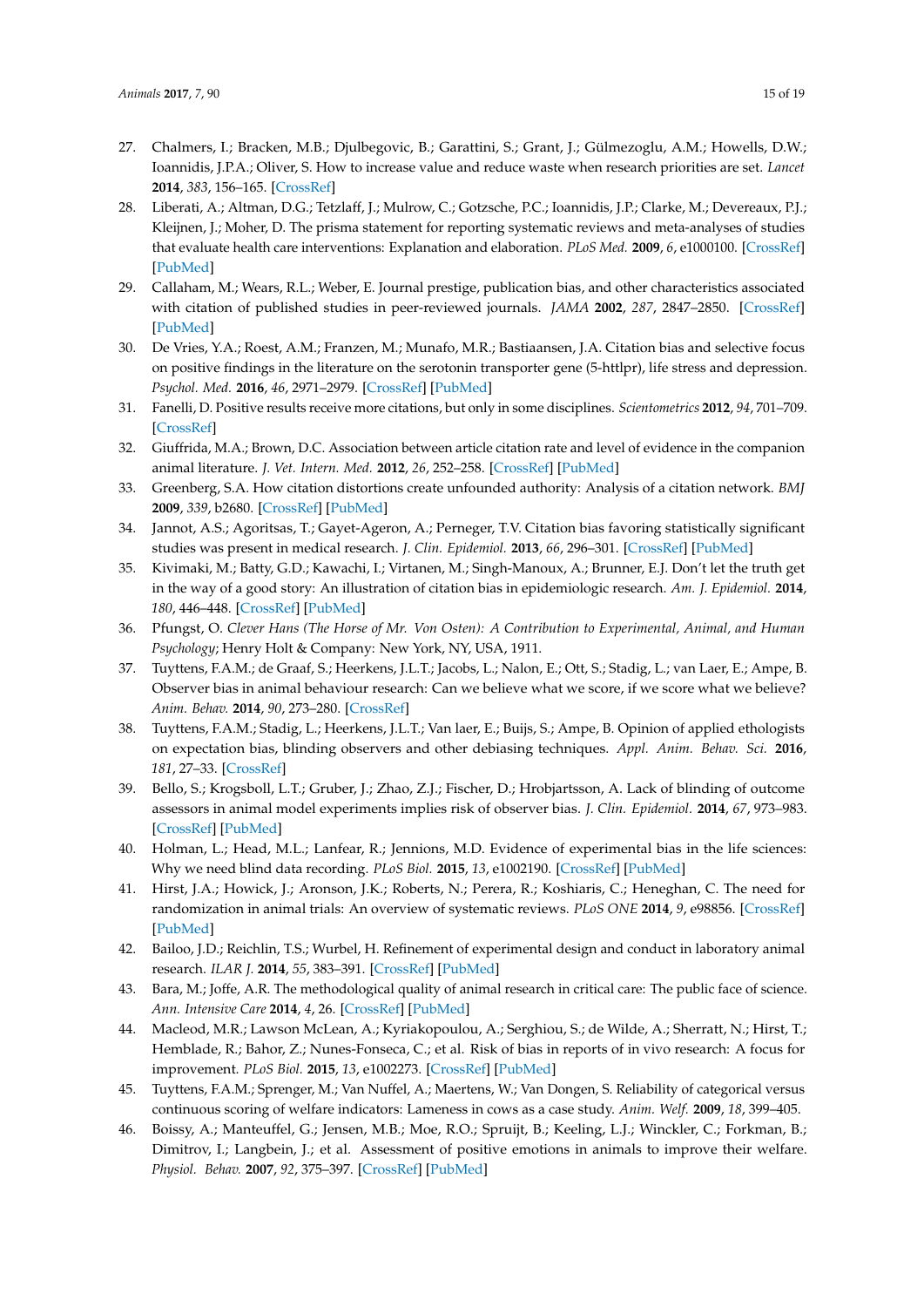- <span id="page-15-0"></span>47. Vogt, A.; Aditia, E.L.; Schlechter, I.; Schütze, S.; Geburt, K.; Gauly, M.; König von Borstel, U. Inter- and intra-observer reliability of different methods for recording temperament in beef and dairy calves. *Appl. Anim. Behav. Sci.* **2017**, *195*, 15–23. [\[CrossRef\]](http://dx.doi.org/10.1016/j.applanim.2017.06.008)
- <span id="page-15-1"></span>48. Wicherts, J.M.; Veldkamp, C.L.; Augusteijn, H.E.; Bakker, M.; van Aert, R.C.; van Assen, M.A. Degrees of freedom in planning, running, analyzing, and reporting psychological studies: A checklist to avoid *p*-hacking. *Front. Psychol.* **2016**, *7*, 1832. [\[CrossRef\]](http://dx.doi.org/10.3389/fpsyg.2016.01832) [\[PubMed\]](http://www.ncbi.nlm.nih.gov/pubmed/27933012)
- <span id="page-15-2"></span>49. Steegen, S.; Tuerlinckx, F.; Gelman, A.; Vanpaemel, W. Increasing transparency through a multiverse analysis. *Perspect. Psychol. Sci.* **2016**, *11*, 702–712. [\[CrossRef\]](http://dx.doi.org/10.1177/1745691616658637) [\[PubMed\]](http://www.ncbi.nlm.nih.gov/pubmed/27694465)
- <span id="page-15-3"></span>50. Sala I Martin, X.X. I just ran two million regressions. *Am. Econ. Rev.* **1997**, *87*, 178–183.
- <span id="page-15-4"></span>51. Simonsohn, U.; Simmons, J.P.; Nelson, L.D. Better p-curves: Making p-curve analysis more robust to errors, fraud, and ambitious p-hacking, a reply to ulrich and miller (2015). *J. Exp. Psychol. Gen.* **2015**, *144*, 1146–1152. [\[CrossRef\]](http://dx.doi.org/10.1037/xge0000104) [\[PubMed\]](http://www.ncbi.nlm.nih.gov/pubmed/26595842)
- <span id="page-15-5"></span>52. Simmons, J.P.; Nelson, L.D.; Simonsohn, U. False-positive psychology: Undisclosed flexibility in data collection and analysis allows presenting anything as significant. *Psychol. Sci.* **2011**, *22*, 1359–1366. [\[CrossRef\]](http://dx.doi.org/10.1177/0956797611417632) [\[PubMed\]](http://www.ncbi.nlm.nih.gov/pubmed/22006061)
- <span id="page-15-6"></span>53. Bakker, M.; van Dijk, A.; Wicherts, J.M. The rules of the game called psychological science. *Perspect. Psychol. Sci.* **2012**, *7*, 543–554. [\[CrossRef\]](http://dx.doi.org/10.1177/1745691612459060) [\[PubMed\]](http://www.ncbi.nlm.nih.gov/pubmed/26168111)
- <span id="page-15-7"></span>54. Hartgerink, C.H.J.; van Aert, R.C.; Nuijten, M.B.; Wicherts, J.M.; van Assen, M.A. Distributions of *p*-values smaller than .05 in psychology: What is going on? *PeerJ* **2016**, *4*, e1935. [\[CrossRef\]](http://dx.doi.org/10.7717/peerj.1935) [\[PubMed\]](http://www.ncbi.nlm.nih.gov/pubmed/27077017)
- 55. Van Aert, R.C.M.; Wicherts, J.M.; van Assen, M.A.L.M. Conducting meta-analyses based on *p*-values: Reservations and recommendations for applying *p*-uniform and *p*-curve. *Perspect. Psychol. Sci.* **2016**, *11*, 713–729. [\[CrossRef\]](http://dx.doi.org/10.1177/1745691616650874) [\[PubMed\]](http://www.ncbi.nlm.nih.gov/pubmed/27694466)
- <span id="page-15-8"></span>56. Ulrich, R.; Miller, J. P-hacking by post hoc selection with multiple opportunities: Detectability by skewness test?: Comment on Simonsohn, Nelson, and Simmons (2014). *J. Exp. Psychol. Gen.* **2015**, *144*, 1137–1145. [\[CrossRef\]](http://dx.doi.org/10.1037/xge0000086) [\[PubMed\]](http://www.ncbi.nlm.nih.gov/pubmed/26595841)
- <span id="page-15-9"></span>57. Patel, C.J.; Burford, B.; Ioannidis, J.P.A. Assessment of vibration of effects due to model specification can demonstrate the instability of observational associations. *J. Clin. Epidemiol.* **2015**, *68*, 1046–1058. [\[CrossRef\]](http://dx.doi.org/10.1016/j.jclinepi.2015.05.029) [\[PubMed\]](http://www.ncbi.nlm.nih.gov/pubmed/26279400)
- <span id="page-15-10"></span>58. Wicherts, J.M.; Bakker, M.; Molenaar, D. Willingness to share research data is related to the strength of the evidence and the quality of reporting of statistical results. *PLoS ONE* **2011**, *6*, e26828. [\[CrossRef\]](http://dx.doi.org/10.1371/journal.pone.0026828) [\[PubMed\]](http://www.ncbi.nlm.nih.gov/pubmed/22073203)
- <span id="page-15-11"></span>59. Franco, A.; Malhotra, N.; Simonovits, G. Underreporting in psychology experiments: Evidence from a study registry. *Soc. Psychol. Personal. Sci.* **2016**, *7*, 8–12. [\[CrossRef\]](http://dx.doi.org/10.1177/1948550615598377)
- <span id="page-15-12"></span>60. Chiu, K.; Grundy, Q.; Bero, L. 'Spin' in published biomedical literature: A methodological systematic review. *PLoS Biol.* **2017**, *15*, e2002173. [\[CrossRef\]](http://dx.doi.org/10.1371/journal.pbio.2002173) [\[PubMed\]](http://www.ncbi.nlm.nih.gov/pubmed/28892482)
- <span id="page-15-13"></span>61. Bakker, M.; Wicherts, J.M. The (mis)reporting of statistical results in psychology journals. *Behav. Res. Methods* **2011**, *43*, 666–678. [\[CrossRef\]](http://dx.doi.org/10.3758/s13428-011-0089-5) [\[PubMed\]](http://www.ncbi.nlm.nih.gov/pubmed/21494917)
- <span id="page-15-14"></span>62. Nuijten, M.B.; Hartgerink, C.H.J.; van Assen, M.A.L.M.; Epskamp, S.; Wicherts, J.M. The prevalence of statistical reporting errors in psychology (1985–2013). *Behav. Res. Methods* **2016**, *48*, 1205–1226. [\[CrossRef\]](http://dx.doi.org/10.3758/s13428-015-0664-2) [\[PubMed\]](http://www.ncbi.nlm.nih.gov/pubmed/26497820)
- <span id="page-15-15"></span>63. Berle, D.; Starcevic, V. Inconsistencies between reported test statistics and *p*-values in two psychiatry journals. *Int. J. Methods Psychiatr. Res.* **2007**, *16*, 202–207. [\[CrossRef\]](http://dx.doi.org/10.1002/mpr.225) [\[PubMed\]](http://www.ncbi.nlm.nih.gov/pubmed/18188836)
- <span id="page-15-16"></span>64. Garcia-Berthou, E.; Alcaraz, C. Incongruence between test statistics and *p* values in medical papers. *BMC Med. Res. Methodol.* **2004**, *4*, 13. [\[CrossRef\]](http://dx.doi.org/10.1186/1471-2288-4-13) [\[PubMed\]](http://www.ncbi.nlm.nih.gov/pubmed/15169550)
- <span id="page-15-17"></span>65. Kilkenny, C.; Parsons, N.; Kadyszewski, E.; Festing, M.F.; Cuthill, I.C.; Fry, D.; Hutton, J.; Altman, D.G. Survey of the quality of experimental design, statistical analysis and reporting of research using animals. *PLoS ONE* **2009**, *4*, e7824. [\[CrossRef\]](http://dx.doi.org/10.1371/journal.pone.0007824) [\[PubMed\]](http://www.ncbi.nlm.nih.gov/pubmed/19956596)
- <span id="page-15-18"></span>66. Vines, T.H.; Albert, A.Y.K.; Andrew, R.L.; Debarre, F.; Bock, D.G.; Franklin, M.T.; Gilbert, K.J.; Moore, J.-S.; Renaut, S.; Rennison, D.J. The availability of research data declines rapidly with article age. *Curr. Biol.* **2014**, *24*, 94–97. [\[CrossRef\]](http://dx.doi.org/10.1016/j.cub.2013.11.014) [\[PubMed\]](http://www.ncbi.nlm.nih.gov/pubmed/24361065)
- <span id="page-15-19"></span>67. Wicherts, J.M.; Borsboom, D.; Kats, J.; Molenaar, D. The poor availability of psychological research data for reanalysis. *Am. Psychol.* **2006**, *61*, 726–728. [\[CrossRef\]](http://dx.doi.org/10.1037/0003-066X.61.7.726) [\[PubMed\]](http://www.ncbi.nlm.nih.gov/pubmed/17032082)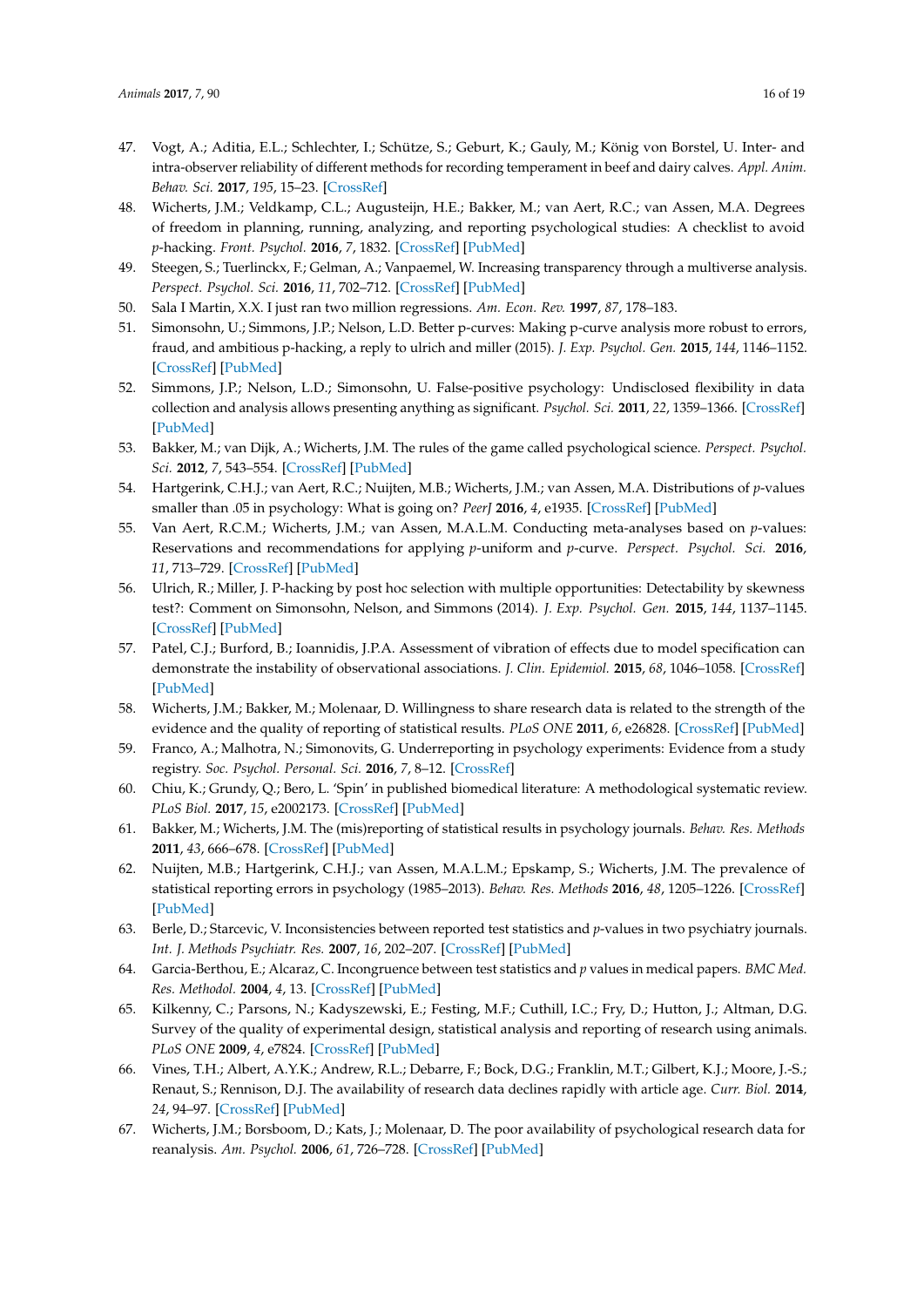- <span id="page-16-0"></span>68. Bouter, L.M.; Tijdink, J.; Axelsen, N.; Martinson, B.C.; ter Riet, G. Ranking major and minor research misbehaviors: Results from a survey among participants of four world conferences on research integrity. *Res. Integr. Peer Rev.* **2016**, *1*, 17. [\[CrossRef\]](http://dx.doi.org/10.1186/s41073-016-0024-5)
- <span id="page-16-1"></span>69. Van der Schot, A.A.; Phillips, C. Publication bias in animal welfare scientific literature. *J. Agric. Environ. Ethics* **2012**, *26*, 945–958. [\[CrossRef\]](http://dx.doi.org/10.1007/s10806-012-9433-8)
- <span id="page-16-2"></span>70. Franco, A.; Malhotra, N.; Simonovits, G. Publication bias in the social sciences: Unlocking the file drawer. *Science* **2014**, *345*, 1502–1505. [\[CrossRef\]](http://dx.doi.org/10.1126/science.1255484) [\[PubMed\]](http://www.ncbi.nlm.nih.gov/pubmed/25170047)
- <span id="page-16-3"></span>71. Cooper, H.; DeNeve, K.; Charlton, K. Finding the missing science: The fate of studies submitted for review by a human subjects committee. *Psychol. Methods* **1997**, *2*, 447–452. [\[CrossRef\]](http://dx.doi.org/10.1037/1082-989X.2.4.447)
- <span id="page-16-4"></span>72. Gall, T.; Ioannidis, J.P.A.; Maniadis, Z. The credibility crisis in research: Can economics tools help? *PLoS Biol.* **2017**, *15*, e2001846. [\[CrossRef\]](http://dx.doi.org/10.1371/journal.pbio.2001846) [\[PubMed\]](http://www.ncbi.nlm.nih.gov/pubmed/28445470)
- 73. Ioannidis, J.P. How to make more published research true. *PLoS Med.* **2014**, *11*, e1001747. [\[CrossRef\]](http://dx.doi.org/10.1371/journal.pmed.1001747) [\[PubMed\]](http://www.ncbi.nlm.nih.gov/pubmed/25334033)
- 74. Smaldino, P.E.; McElreath, R. The natural selection of bad science. *R. Soc. Open Sci.* **2016**, *3*, 160384. [\[CrossRef\]](http://dx.doi.org/10.1098/rsos.160384) [\[PubMed\]](http://www.ncbi.nlm.nih.gov/pubmed/27703703)
- 75. Ioannidis, J.P.A.; Greenland, S.; Hlatky, M.A.; Khoury, M.J.; Macleod, M.R.; Moher, D.; Schulz, K.F.; Tibshirani, R. Increasing value and reducing waste in research design, conduct, and analysis. *Lancet* **2014**, *383*, 166–175. [\[CrossRef\]](http://dx.doi.org/10.1016/S0140-6736(13)62227-8)
- <span id="page-16-5"></span>76. Young, N.S.; Ioannidis, J.P.A.; Al-Ubaydi, O. Why current publication practices may distort science. *PLoS Med.* **2008**, *5*, 1418–1422. [\[CrossRef\]](http://dx.doi.org/10.1371/journal.pmed.0050201) [\[PubMed\]](http://www.ncbi.nlm.nih.gov/pubmed/18844432)
- <span id="page-16-6"></span>77. Tversky, A.; Kahneman, D. Belief in the law of small numbers. *Psychol. Bull.* **1971**, *76*, 105–110. [\[CrossRef\]](http://dx.doi.org/10.1037/h0031322)
- <span id="page-16-7"></span>78. Bakker, M.; Hartgerink, C.H.; Wicherts, J.M.; van der Maas, H.L. Researchers' intuitions about power in psychological research. *Psychol. Sci.* **2016**, *27*, 1069–1077. [\[CrossRef\]](http://dx.doi.org/10.1177/0956797616647519) [\[PubMed\]](http://www.ncbi.nlm.nih.gov/pubmed/27354203)
- <span id="page-16-8"></span>79. Fugelsang, J.A.; Stein, C.B.; Green, A.E.; Dunbar, K.N. Theory and data interactions of the scientific mind: Evidence from the molecular and the cognitive laboratory. *Can. J. Exp. Psychol.* **2004**, *58*, 86–95. [\[CrossRef\]](http://dx.doi.org/10.1037/h0085799) [\[PubMed\]](http://www.ncbi.nlm.nih.gov/pubmed/15285598)
- 80. Marsh, D.M.; Hanlon, T.J. Seeing what we want to see: Confirmation bias in animal behavior research. *Ethology* **2007**, *113*, 1089–1098. [\[CrossRef\]](http://dx.doi.org/10.1111/j.1439-0310.2007.01406.x)
- 81. Mynatt, C.R.; Doherty, M.E.; Tweney, R.D. Confirmation bias in a simulated research environment—Experimental-study of scientific inference. *Q. J. Exp. Psychol.* **1977**, *29*, 85–95. [\[CrossRef\]](http://dx.doi.org/10.1080/00335557743000053)
- <span id="page-16-9"></span>82. Nickerson, R.S. Confirmation bias: A ubiquitous phenomenon in many guises. *Rev. Gen. Psychol.* **1998**, *2*, 175–220. [\[CrossRef\]](http://dx.doi.org/10.1037/1089-2680.2.2.175)
- <span id="page-16-10"></span>83. Christensen-Szalanski, J.J.J.; Willham, C.F. The hindsight bias: A meta-analysis. *Organ. Behav. Hum. Decis. Process.* **1991**, *48*, 147–168. [\[CrossRef\]](http://dx.doi.org/10.1016/0749-5978(91)90010-Q)
- <span id="page-16-11"></span>84. Anderson, M.S.; Martinson, B.C.; de Vries, R. Normative dissonance in science: Results from a national survey of US scientists. *J. Empir. Res. Hum. Res. Ethics* **2007**, *2*, 3–14. [\[CrossRef\]](http://dx.doi.org/10.1525/jer.2007.2.4.3) [\[PubMed\]](http://www.ncbi.nlm.nih.gov/pubmed/19385804)
- <span id="page-16-12"></span>85. Nosek, B.A.; Spies, J.; Motyl, M. Scientific utopia: Ii—Restructuring incentives and practices to promote truth over publishability. *Perspect. Psychol. Sci.* **2012**, *7*, 615–631. [\[CrossRef\]](http://dx.doi.org/10.1177/1745691612459058) [\[PubMed\]](http://www.ncbi.nlm.nih.gov/pubmed/26168121)
- <span id="page-16-13"></span>86. Mazar, N.; Amir, O.; Ariely, D. The dishonesty of honest people: A theory of self-concept maintenance. *J. Mark. Res.* **2008**, *45*, 633–644. [\[CrossRef\]](http://dx.doi.org/10.1509/jmkr.45.6.633)
- <span id="page-16-14"></span>87. Shalvi, S.; Dana, J.; Handgraaf, M.J.; de Dreu, C.K. Justified ethicality: Observing desired counterfactuals modifies ethical perceptions and behavior. *Organ. Behav. Hum. Decis. Processes* **2011**, *115*, 181–190. [\[CrossRef\]](http://dx.doi.org/10.1016/j.obhdp.2011.02.001)
- <span id="page-16-15"></span>88. Shalvi, S.; Gino, F.; Barkan, R.; Ayal, S. Self-serving justifications. *Curr. Dir. Psychol. Sci.* **2015**, *24*, 125–130. [\[CrossRef\]](http://dx.doi.org/10.1177/0963721414553264)
- <span id="page-16-16"></span>89. Nosek, B.A.; Bar-Anan, Y. Scientific utopia: I. Opening scientific communication. *Psychol. Inq.* **2012**, *23*, 217–243. [\[CrossRef\]](http://dx.doi.org/10.1080/1047840X.2012.692215)
- <span id="page-16-17"></span>90. Asendorpf, J.B.; Conner, M.; Fruyt, F.D.; Houwer, J.D.; Denissen, J.J.A.; Fiedler, K.; Fiedler, S.; Funder, D.C.; Kliegl, R.; Nosek, B.A.; et al. Recommendations for increasing replicability in psychology. *Eur. J. Personal.* **2013**, *27*, 108–119. [\[CrossRef\]](http://dx.doi.org/10.1002/per.1919)
- <span id="page-16-18"></span>91. Wicherts, J.M. Psychology must learn a lesson from fraud case. *Nature* **2011**, *480*, 7. [\[CrossRef\]](http://dx.doi.org/10.1038/480007a) [\[PubMed\]](http://www.ncbi.nlm.nih.gov/pubmed/22129686)
- <span id="page-16-19"></span>92. Alsheikh-Ali, A.A.; Qureshi, W.; Al-Mallah, M.H.; Ioannidis, J.P.A. Public availability of published research data in high-impact journals. *PLoS ONE* **2011**, *6*, e24357. [\[CrossRef\]](http://dx.doi.org/10.1371/journal.pone.0024357) [\[PubMed\]](http://www.ncbi.nlm.nih.gov/pubmed/21915316)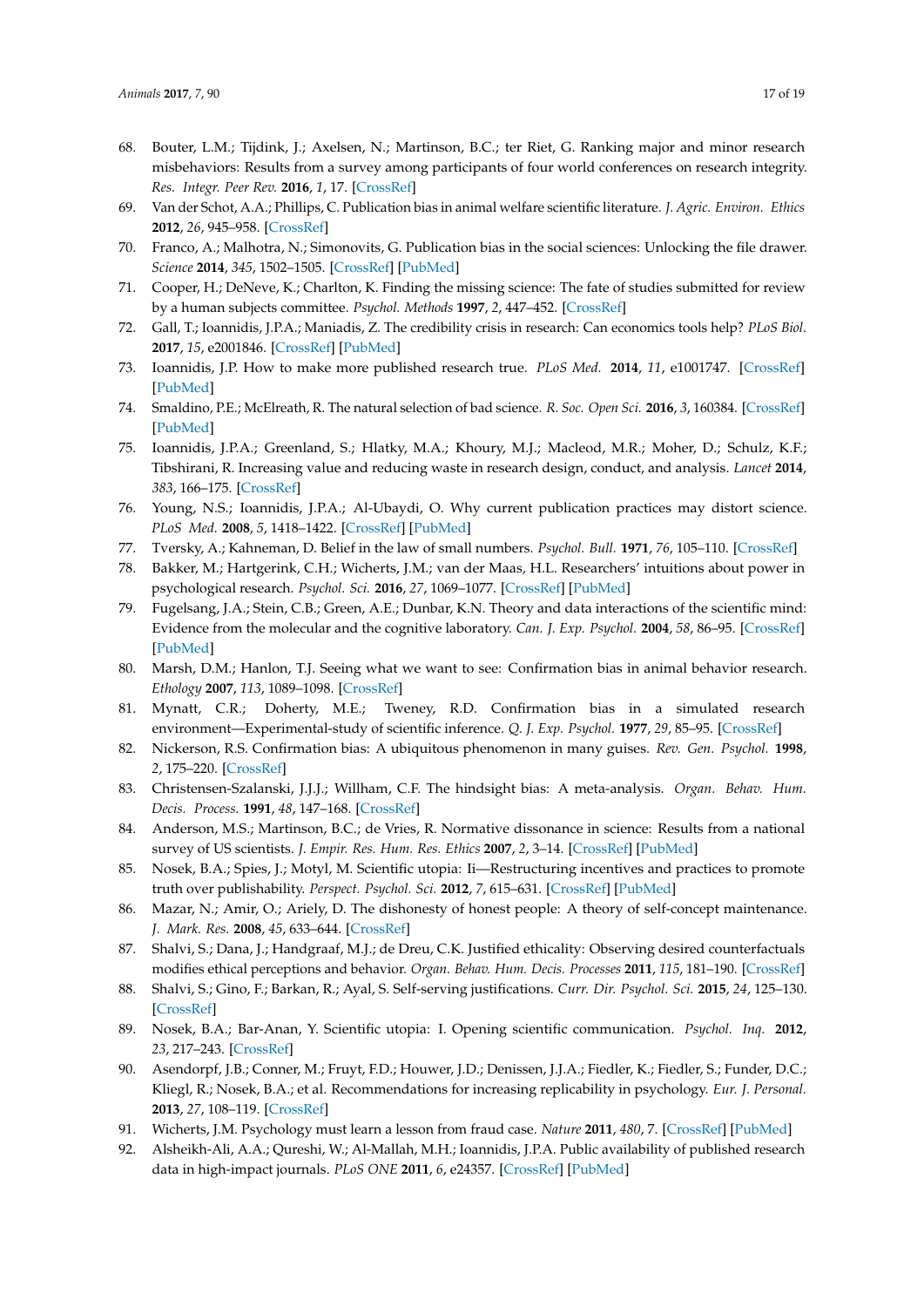- <span id="page-17-0"></span>93. Nosek, B.A.; Alter, G.; Banks, G.; Borsboom, D.; Bowman, S.; Breckler, S.; Buck, S.; Chambers, C.; Chin, G.; Christensen, G. Promoting an open research culture: Author guidelines for journals could help to promote transparency, openness, and reproducibility. *Science* **2015**, *348*, 1422. [\[CrossRef\]](http://dx.doi.org/10.1126/science.aab2374) [\[PubMed\]](http://www.ncbi.nlm.nih.gov/pubmed/26113702)
- <span id="page-17-1"></span>94. Kidwell, M.C.; Lazarevic, L.B.; Baranski, E.; Hardwicke, T.E.; Piechowski, S.; Falkenberg, L.S.; Kennett, C.; Slowik, A.; Sonnleitner, C.; Hess-Holden, C.; et al. Badges to acknowledge open practices: A simple, low-cost, effective method for increasing transparency. *PLoS Biol* **2016**, *14*, e1002456. [\[CrossRef\]](http://dx.doi.org/10.1371/journal.pbio.1002456) [\[PubMed\]](http://www.ncbi.nlm.nih.gov/pubmed/27171007)
- <span id="page-17-2"></span>95. Wicherts, J.M. Data re-analysis and open data. In *Toward a More Perfect Psychology: Improving Trust, Accuracy, and Transparency in Research*; Plucker, J., Makel, M., Eds.; American Psychological Association: Wahington, DC, USA, 2017.
- 96. Wicherts, J.M.; Bakker, M. Publish (your data) or (let the data) perish! Why not publish your data too? *Intelligence* **2012**, *40*, 73–76. [\[CrossRef\]](http://dx.doi.org/10.1016/j.intell.2012.01.004)
- <span id="page-17-3"></span>97. Bisol, G.D.; Anagnostou, P.; Capocasa, M.; Bencivelli, S.; Cerroni, A.; Contreras, J.; Enke, N.; Fantini, B.; Greco, P.; Heeney, C. Perspectives on open science and scientific data sharing: An interdisciplinary workshop. *J. Anthropol. Sci.* **2014**, *92*, 1–22.
- <span id="page-17-4"></span>98. Godlee, F.; Gale, C.R.; Martyn, C.N. Effect on the quality of peer review of blinding reviewers and asking them to sign their reports a randomized controlled trial. *JAMA* **1998**, *280*, 237–240. [\[CrossRef\]](http://dx.doi.org/10.1001/jama.280.3.237) [\[PubMed\]](http://www.ncbi.nlm.nih.gov/pubmed/9676667)
- <span id="page-17-5"></span>99. De Groot, A.D. The meaning of "significance" for different types of research [translated and annotated by Eric-Jan Wagenmakers, Denny Borsboom, Josine Verhagen, Rogier Kievit, Marjan Bakker, Angelique Cramer, Dora Matzke, Don Mellenbergh, and Han L. J. van der Maas]. *Acta Psychol.* **2014**, *148*, 188–194. [\[CrossRef\]](http://dx.doi.org/10.1016/j.actpsy.2014.02.001) [\[PubMed\]](http://www.ncbi.nlm.nih.gov/pubmed/24589374)
- <span id="page-17-6"></span>100. Bakker, M.; Wicherts, J.M. Outlier removal, sum scores, and the inflation of the type I error rate in independent samples t tests. The power of alternatives and recommendations. *Psychol. Methods* **2014**, *19*, 409–427. [\[CrossRef\]](http://dx.doi.org/10.1037/met0000014) [\[PubMed\]](http://www.ncbi.nlm.nih.gov/pubmed/24773354)
- <span id="page-17-7"></span>101. Chambers, C.D. Registered reports: A new publishing initiative at cortex. *Cortex* **2013**, *49*, 609–610. [\[CrossRef\]](http://dx.doi.org/10.1016/j.cortex.2012.12.016) [\[PubMed\]](http://www.ncbi.nlm.nih.gov/pubmed/23347556)
- <span id="page-17-8"></span>102. Munafo, M.R. Improving the efficiency of grant and journal peer review: Registered reports funding. *Nicotine Tob. Res.* **2017**, *19*, 773. [\[CrossRef\]](http://dx.doi.org/10.1093/ntr/ntx081) [\[PubMed\]](http://www.ncbi.nlm.nih.gov/pubmed/28387844)
- <span id="page-17-9"></span>103. Kilkenny, C.; Browne, W.J.; Cuthill, I.C.; Emerson, M.; Altman, D.G. Improving bioscience research reporting: The arrive guidelines for reporting animal research. *PLoS Biol.* **2010**, *8*, e1000412. [\[CrossRef\]](http://dx.doi.org/10.1371/journal.pbio.1000412) [\[PubMed\]](http://www.ncbi.nlm.nih.gov/pubmed/20613859)
- <span id="page-17-10"></span>104. Vandenbroucke, J.P.; von Elm, E.; Altman, D.G.; Gotzsche, P.C.; Mulrow, C.D.; Pocock, S.J.; Poole, C.; Schlesselman, J.J.; Egger, M.; Initiative, S. Strengthening the reporting of observational studies in epidemiology (strobe): Explanation and elaboration. *Int. J. Surg.* **2014**, *12*, 1500–1524. [\[CrossRef\]](http://dx.doi.org/10.1016/j.ijsu.2014.07.014) [\[PubMed\]](http://www.ncbi.nlm.nih.gov/pubmed/25046751)
- <span id="page-17-11"></span>105. Moher, D.; Schulz, K.F.; Altman, D.G. The consort statement: Revised recommendations for improving the quality of reports of parallel-group randomised trials. *Lancet* **2001**, *357*, 1191–1194. [\[CrossRef\]](http://dx.doi.org/10.1016/S0140-6736(00)04337-3)
- <span id="page-17-12"></span>106. Schulz, K.F.; Altman, D.G.; Moher, D.; Group, C. Consort 2010 statement: Updated guidelines for reporting parallel group randomised trials. *BMC Med.* **2010**, *8*, 18. [\[CrossRef\]](http://dx.doi.org/10.1186/1741-7015-8-18) [\[PubMed\]](http://www.ncbi.nlm.nih.gov/pubmed/20334633)
- <span id="page-17-13"></span>107. Baker, D.; Lidster, K.; Sottomayor, A.; Amor, S. Two years later: Journals are not yet enforcing the arrive guidelines on reporting standards for pre-clinical animal studies. *PLoS Biol.* **2014**, *12*, e1001756. [\[CrossRef\]](http://dx.doi.org/10.1371/journal.pbio.1001756) [\[PubMed\]](http://www.ncbi.nlm.nih.gov/pubmed/24409096)
- 108. Turner, L.; Shamseer, L.; Altman, D.G.; Schulz, K.F.; Moher, D. Does use of the consort statement impact the completeness of reporting of randomised controlled trials published in medical journals? A cochrane review. *Syst. Rev.* **2012**, *1*, 60. [\[CrossRef\]](http://dx.doi.org/10.1186/2046-4053-1-60) [\[PubMed\]](http://www.ncbi.nlm.nih.gov/pubmed/23194585)
- <span id="page-17-14"></span>109. Ghimire, S.; Kyung, E.; Kang, W.; Kim, E. Assessment of adherence to the consort statement for quality of reports on randomized controlled trial abstracts from four high-impact general medical journals. *Trials* **2012**, *13*, 77. [\[CrossRef\]](http://dx.doi.org/10.1186/1745-6215-13-77) [\[PubMed\]](http://www.ncbi.nlm.nih.gov/pubmed/22676267)
- <span id="page-17-15"></span>110. Van Assen, M.A.L.M.; van Aert, R.C.; Nuijten, M.B.; Wicherts, J.M. Why publishing everything is more effective than selective publishing of statistically significant results. *PLoS ONE* **2014**, *9*, e84896. [\[CrossRef\]](http://dx.doi.org/10.1371/journal.pone.0084896) [\[PubMed\]](http://www.ncbi.nlm.nih.gov/pubmed/24465448)
- <span id="page-17-16"></span>111. Malicki, M.; Marusic, A.; Consortium, O. Is there a solution to publication bias? Researchers call for changes in dissemination of clinical research results. *J. Clin. Epidemiol.* **2014**, *67*, 1103–1110. [\[CrossRef\]](http://dx.doi.org/10.1016/j.jclinepi.2014.06.002) [\[PubMed\]](http://www.ncbi.nlm.nih.gov/pubmed/25034197)
- <span id="page-17-17"></span>112. Open Science Collaboration. Estimating the reproducibility of psychological science. *Science* **2015**, *349*, aac4716.